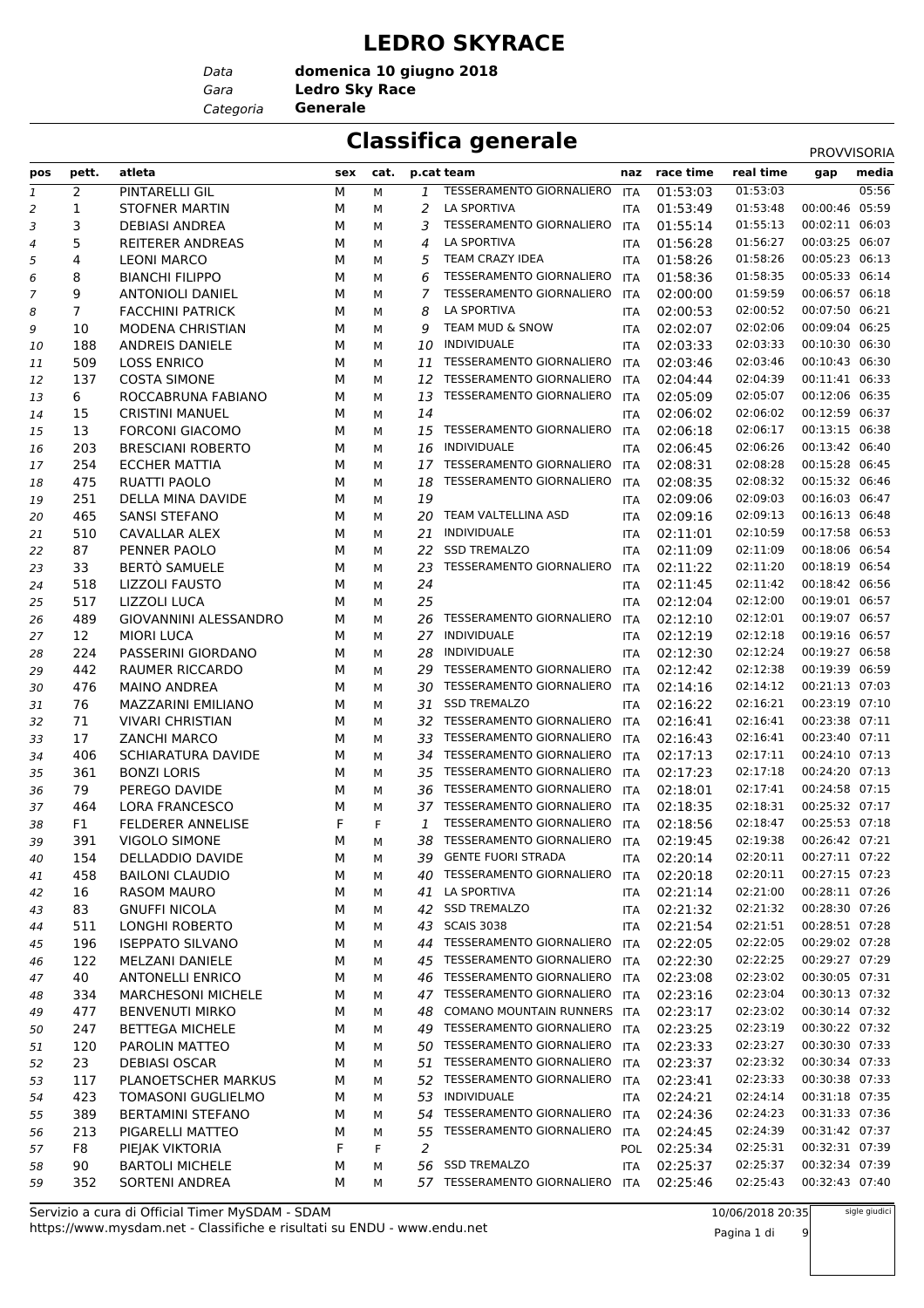|            |       |                             |        |        |    |                                                    |            |               |           | <b>FRUVVIJURIA</b> |
|------------|-------|-----------------------------|--------|--------|----|----------------------------------------------------|------------|---------------|-----------|--------------------|
| pos        | pett. | atleta                      | sex    | cat.   |    | p.cat team                                         |            | naz race time | real time | media<br>gap       |
| 60         | 435   | <b>COLASANTE CLAUDIO</b>    | M      | М      |    | 58 TESSERAMENTO GIORNALIERO                        | ITA        | 02:26:21      | 02:26:14  | 00:33:18 07:42     |
| 61         | 215   | LORA MATTIA                 | М      | M      | 59 | <b>TESSERAMENTO GIORNALIERO</b>                    | ITA        | 02:26:52      | 02:26:49  | 00:33:49 07:43     |
| 62         | 253   | <b>BETTEGA FEDERICO</b>     | М      | M      | 60 | G.S. FRAVEGGIO                                     | ITA        | 02:26:53      | 02:26:47  | 00:33:50 07:43     |
| 63         | 434   | <b>CAMPREGHER MAURO</b>     | М      | М      | 61 | TESSERAMENTO GIORNALIERO                           | <b>ITA</b> | 02:26:59      | 02:26:57  | 00:33:56 07:44     |
| 64         | 363   | DE BONA ANDREA              | М      | М      | 62 | TEAM ALDO MORO PALUZZA                             | <b>ITA</b> | 02:27:05      | 02:26:58  | 00:34:02 07:44     |
| 65         | 494   | DAPRAI ANDREA               | М      | M      | 63 | TESSERAMENTO GIORNALIERO                           | <b>ITA</b> | 02:27:35      | 02:27:35  | 00:34:32 07:46     |
| 66         | F4    | ROTA DANIELA                | F      | F      | 3  | LA SPORTIVA                                        | <b>ITA</b> | 02:28:03      | 02:28:02  | 00:35:00 07:47     |
| 67         | 21    | <b>GUBERT MARCO</b>         | М      | М      | 64 | INDIVIDUALE                                        | <b>ITA</b> | 02:28:13      | 02:28:08  | 00:35:10 07:48     |
| 68         | 315   | CALDERA ADRIANO             | М      | M      | 65 | INDIVIDUALE                                        | <b>ITA</b> | 02:28:19      | 02:27:45  | 00:35:16 07:48     |
| 69         | 149   | <b>VECCHI MARCO</b>         | М      | М      | 66 | TESSERAMENTO GIORNALIERO                           | <b>ITA</b> | 02:28:29      | 02:28:22  | 00:35:27 07:48     |
| 70         | 449   | KADLEC JIŘÍ                 | М      | М      |    | 67 TESSERAMENTO GIORNALIERO                        | <b>CZE</b> | 02:28:45      | 02:28:18  | 00:35:42 07:49     |
| 71         | 172   | <b>MASCIADRI STEFANO</b>    | М      | М      | 68 | TESSERAMENTO GIORNALIERO                           | <b>ITA</b> | 02:28:49      | 02:28:44  | 00:35:46 07:49     |
| 72         | 130   | POMAROLLI THOMAS            | М      | М      | 69 | TESSERAMENTO GIORNALIERO                           | ITA        | 02:28:53      | 02:28:50  | 00:35:50 07:50     |
| 73         | 371   | <b>BECCARI NICOLA</b>       | М      | М      | 70 | TESSERAMENTO GIORNALIERO                           | ITA        | 02:29:36      | 02:29:17  | 00:36:33 07:52     |
| 74         | 325   | <b>AGOSTINI MICHELE</b>     | М      | М      | 71 | TESSERAMENTO GIORNALIERO                           | <b>ITA</b> | 02:29:40      | 02:29:33  | 00:36:37 07:52     |
| 75         | 237   | FILIPPI FARMAR DENIS        | М      | М      |    | 72 TESSERAMENTO GIORNALIERO                        | <b>ITA</b> | 02:30:01      | 02:29:58  | 00:36:58 07:53     |
| 76         | 192   | <b>GOTTARDI ANDREA</b>      | М      | М      | 73 | <b>TESSERAMENTO GIORNALIERO</b>                    | <b>ITA</b> | 02:30:18      | 02:30:15  | 00:37:15 07:54     |
| 77         | 493   | <b>CHEMOTTI CRISTIAN</b>    | М      | М      |    | 74 TESSERAMENTO GIORNALIERO                        | <b>ITA</b> | 02:30:35      | 02:30:28  | 00:37:32 07:55     |
| 78         | 32    | PINAMONTI ALEX              | М      | М      | 75 | <b>TESSERAMENTO GIORNALIERO</b>                    | ITA        | 02:30:51      | 02:30:36  | 00:37:48 07:56     |
| 79         | 127   | <b>FEDRIZZI WALTER</b>      | М      | M      | 76 | TESSERAMENTO GIORNALIERO                           | <b>ITA</b> | 02:31:30      | 02:31:26  | 00:38:28 07:58     |
| 80         | 74    | KAMMERMEIER ANDREAS         | М      | M      | 77 | TESSERAMENTO GIORNALIERO                           | <b>GER</b> | 02:31:34      | 02:31:11  | 00:38:31 07:58     |
| 81         | F113  | NICOLINI ELENA              | F      | F      | 4  | <b>LA SPORTIVA</b>                                 | <b>ITA</b> | 02:31:53      | 02:31:51  | 00:38:50 07:59     |
| 82         | 58    | SEGATTA NICOLA              | М      | М      | 78 | G.S. FRAVEGGIO                                     | <b>ITA</b> | 02:32:03      | 02:31:44  | 00:39:00 08:00     |
| 83         | 210   | TOMAZZOLI MASSIMILIANO      | М      | М      | 79 | <b>TESSERAMENTO GIORNALIERO</b>                    | <b>ITA</b> | 02:32:03      | 02:31:55  | 00:39:00 08:00     |
| 84         | 49    | PEDRON MARCO                | М      | М      | 80 | TESSERAMENTO GIORNALIERO                           | ITA        | 02:32:11      | 02:31:42  | 00:39:08 08:00     |
| 85         | 89    | CALCARI MATTEO              | М      | М      | 81 | <b>SSD TREMALZO</b>                                | <b>ITA</b> | 02:32:21      | 02:32:21  | 00:39:18 08:01     |
| 86         | 472   | <b>GAETTI MORENO</b>        | М      | M      | 82 | TESSERAMENTO GIORNALIERO                           | <b>ITA</b> | 02:32:22      | 02:31:52  | 00:39:19 08:01     |
| 87         | 242   | <b>VERZA GIANLUCA</b>       | М      | М      | 83 | <b>TESSERAMENTO GIORNALIERO</b>                    | <b>ITA</b> | 02:32:23      | 02:32:17  | 00:39:20 08:01     |
| 88         | 301   | <b>BAROLDI MATTIA</b>       | М      | М      | 84 |                                                    | <b>ITA</b> | 02:32:32      | 02:32:06  | 00:39:29 08:01     |
| 89         | 136   | <b>GIRARDI ANDREA</b>       | М      | М      | 85 | TESSERAMENTO GIORNALIERO                           | <b>ITA</b> | 02:32:46      | 02:32:31  | 00:39:43 08:02     |
| 90         | 388   | <b>MASTROTTO MICHELE</b>    | М      | М      | 86 | <b>TESSERAMENTO GIORNALIERO</b>                    | ITA        | 02:33:34      | 02:33:31  | 00:40:31 08:04     |
| 91         | 279   | <b>FESTI NICOLA</b>         | М      | M      | 87 | COMANO MOUNTAIN RUNNERS ITA                        |            | 02:33:50      | 02:33:10  | 00:40:47 08:05     |
| 92         | 219   | ZACCHEO ANDREA              | М      | М      | 88 | TESSERAMENTO GIORNALIERO                           | <b>ITA</b> | 02:33:58      | 02:33:53  | 00:40:55 08:06     |
| 93         | 439   | <b>SALVADORI ENOS</b>       | М      | М      | 89 | <b>TESSERAMENTO GIORNALIERO</b>                    | ITA        | 02:34:12      | 02:34:09  | 00:41:09 08:06     |
| 94         | 141   | <b>NARDI NICOLA</b>         | М      | М      | 90 | <b>TESSERAMENTO GIORNALIERO</b>                    | <b>ITA</b> | 02:34:19      | 02:34:00  | 00:41:16 08:07     |
| 95         | 121   | <b>BENEDETTI MAURIZIO</b>   | М      | М      | 91 | INDIVIDUALE                                        | <b>ITA</b> | 02:34:32      | 02:34:30  | 00:41:29 08:07     |
| 96         | 286   | <b>TAMANINI MARTINO</b>     | М      | М      | 92 | <b>INDIVIDUALE</b>                                 | <b>ITA</b> | 02:34:48      | 02:34:34  | 00:41:45 08:08     |
| 97         | 195   | <b>FRATTINI ALESSANDRO</b>  | М      | М      | 93 | TESSERAMENTO GIORNALIERO                           | <b>ITA</b> | 02:35:09      | 02:35:03  | 00:42:06 08:09     |
| 98         | 78    | <b>GNUFFI FABRIZIO</b>      | М      | М      | 94 | <b>SSD TREMALZO</b>                                | <b>ITA</b> | 02:35:16      | 02:35:15  | 00:42:13 08:10     |
| 99         | 390   | <b>LANARO FRANCESCO</b>     | м      | М      |    | 95 TESSERAMENTO GIORNALIERO                        | ITA        | 02:35:20      | 02:34:59  | 00:42:17 08:10     |
| 100        | 365   | <b>MENEGHELLO FRANCESCO</b> | м      | М      |    | 96 TESSERAMENTO GIORNALIERO                        | <b>ITA</b> | 02:35:42      | 02:35:23  | 00:42:39 08:11     |
| 101        | 292   | <b>GASPERI ROBERTO</b>      | М      | М      |    | 97 TESSERAMENTO GIORNALIERO                        | ITA        | 02:36:08      | 02:35:49  | 00:43:05 08:13     |
| 102        | 18    | <b>VIVALDI LUCA</b>         | М      | М      |    | 98 TESSERAMENTO GIORNALIERO                        | ITA        | 02:37:24      | 02:36:47  | 00:44:21 08:17     |
| 103        | 324   | <b>TAMANINI FABIO</b>       | М      | М      |    | 99 TESSERAMENTO GIORNALIERO                        | ITA        | 02:37:27      | 02:37:21  | 00:44:24 08:17     |
| 104        | 126   | <b>FONTANA IVANO</b>        | М      | М      |    | 100 TESSERAMENTO GIORNALIERO                       | ITA        | 02:37:33      | 02:37:02  | 00:44:30 08:17     |
| 105        | 382   | <b>MARCHI MIRKO</b>         | м      | м      |    | 101 TESSERAMENTO GIORNALIERO                       | ITA        | 02:38:15      | 02:38:01  | 00:45:12 08:19     |
| 106        | 235   | <b>GREGORI CELESTINO</b>    | М      | м      |    | 102 ASD MADDALENE SKY                              | ITA        | 02:38:22      | 02:38:13  | 00:45:19 08:20     |
| 107        | 60    | ANDREOZZI EMANUELE          | м      | М      |    | <b>MARATHON</b><br>103 COMANO MOUNTAIN RUNNERS ITA |            | 02:38:24      | 02:38:15  | 00:45:21 08:20     |
|            | 72    | <b>CASTELLAN DIEGO</b>      | М      |        |    | 104 TESSERAMENTO GIORNALIERO                       | ITA        | 02:38:42      | 02:38:29  | 00:45:40 08:21     |
| 108        | 104   | <b>SARTORI STEFANO</b>      | М      | М<br>М |    | 105 TESSERAMENTO GIORNALIERO                       | ITA        | 02:38:43      | 02:38:43  | 00:45:40 08:21     |
| 109<br>110 | 171   | <b>MIORI MARCO</b>          | м      | М      |    | 106 TESSERAMENTO GIORNALIERO                       | ITA        | 02:38:44      | 02:38:30  | 00:45:41 08:21     |
| 111        | 354   | <b>MARTINI GIUSEPPE</b>     | м      | М      |    | 107 TESSERAMENTO GIORNALIERO                       | <b>ITA</b> | 02:38:49      | 02:38:41  | 00:45:46 08:21     |
| 112        | 504   | <b>ARMAN MICHELE</b>        | М      | М      |    | 108 TESSERAMENTO GIORNALIERO                       | ITA        | 02:38:59      | 02:38:52  | 00:45:56 08:22     |
| 113        | 501   | <b>CUSCIANNA VITO</b>       | м      | М      |    | 109 TESSERAMENTO GIORNALIERO                       | ITA        | 02:39:01      | 02:38:42  | 00:45:58 08:22     |
|            | 452   | SPAGNOLO DAVIDE             |        |        |    | 110 TESSERAMENTO GIORNALIERO                       | <b>ITA</b> | 02:39:14      | 02:39:01  | 00:46:11 08:22     |
| 114<br>115 | 514   | <b>VASSENA LUCA</b>         | м<br>М | М<br>М |    | 111 TESSERAMENTO GIORNALIERO                       | <b>ITA</b> | 02:39:32      | 02:39:27  | 00:46:29 08:23     |
| 116        | 380   | <b>ZENI ANDREA</b>          | м      | М      |    | 112 INDIVIDUALE                                    | ITA        | 02:39:33      | 02:39:18  | 00:46:30 08:23     |
| 117        | 403   | <b>BISESTI SEBASTIANO</b>   | м      | М      |    | 113 TESSERAMENTO GIORNALIERO                       | <b>ITA</b> | 02:39:55      | 02:39:49  | 00:46:52 08:24     |
| 118        | 379   | PARISI RICCARDO             | М      | М      |    | 114 VALETUDO SKYRUNNING ITALIA ITA                 |            | 02:39:59      | 02:39:35  | 00:46:56 08:25     |
| 119        | 97    | <b>MASSETTI MICHELE</b>     | М      | М      |    | 115 TESSERAMENTO GIORNALIERO                       | ITA        | 02:40:12      | 02:39:51  | 00:47:09 08:25     |
| 120        | 404   | <b>GIACOMELLI GABRIELE</b>  | М      | М      |    | 116 TESSERAMENTO GIORNALIERO                       | ITA        | 02:40:15      | 02:39:56  | 00:47:12 08:26     |
| 121        | F66   | ORLANDI GIULIA              | F      | F      | 5  |                                                    | <b>ITA</b> | 02:40:23      | 02:40:05  | 00:47:20 08:26     |
| 122        | 190   | CAPPELLETTI MANUEL          | м      | М      |    | 117 TESSERAMENTO GIORNALIERO                       | ITA        | 02:40:27      | 02:40:07  | 00:47:24 08:26     |
| 123        | 110   | PAPIS ALESSANDRO            | М      | М      |    | $118\,$ A.S.D. MONTANAIA RACING                    | ITA        | 02:40:30      | 02:40:17  | 00:47:27 08:26     |
|            |       |                             |        |        |    |                                                    |            |               |           |                    |

sigle giudici

Pagina 2 di 9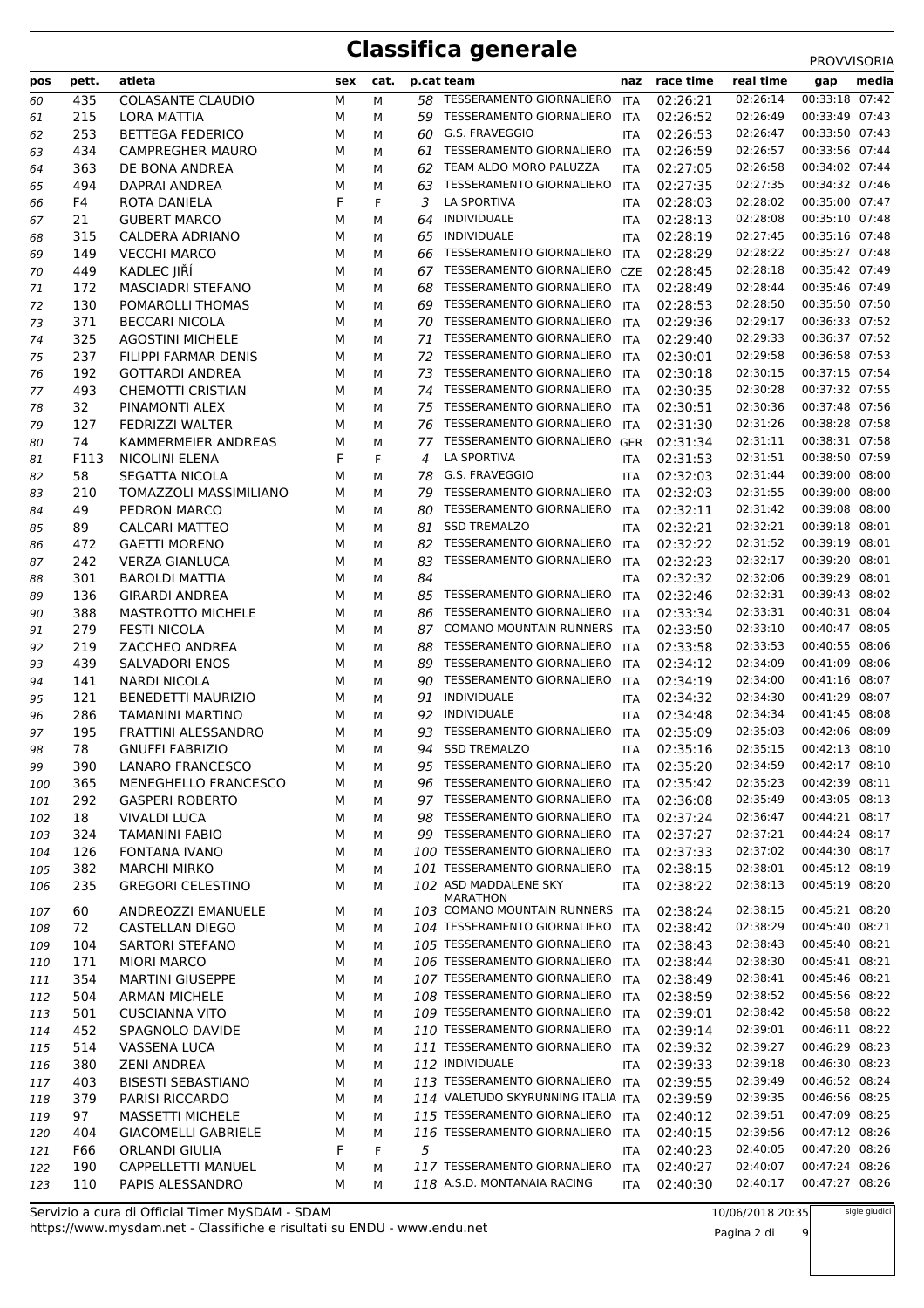| pos | pett.           | atleta                     | sex | cat. |   | p.cat team                                     | naz        | race time | real time | media<br>gap      |
|-----|-----------------|----------------------------|-----|------|---|------------------------------------------------|------------|-----------|-----------|-------------------|
| 124 | 191             | <b>BENAMATI MICHELE</b>    | M   | M    |   | 119 TESSERAMENTO GIORNALIERO                   | <b>ITA</b> | 02:40:57  | 02:40:53  | 00:47:54<br>08:28 |
| 125 | 421             | <b>VAMPINI MASSIMO</b>     | М   | М    |   | 120 TESSERAMENTO GIORNALIERO                   | <b>ITA</b> | 02:40:58  | 02:40:53  | 00:47:55 08:28    |
| 126 | 128             | <b>FACCHINI WALTER</b>     | М   | м    |   | 121 TESSERAMENTO GIORNALIERO                   | ITA        | 02:41:20  | 02:40:59  | 00:48:17 08:29    |
| 127 | 68              | OMETTO GEROLAMO            | М   | М    |   | 122 TESSERAMENTO GIORNALIERO                   | ITA        | 02:41:30  | 02:41:23  | 00:48:27 08:29    |
| 128 | 516             | <b>FEDRIZZI MARCO</b>      | м   | м    |   | 123 ASD COMANO MOUNTAIN                        | ITA        | 02:41:34  | 02:40:55  | 00:48:31 08:30    |
|     |                 |                            |     |      |   | <b>RUNNERS</b>                                 |            |           |           |                   |
| 129 | 426             | <b>TREBO DAVIDE</b>        | М   | м    |   | 124 TESSERAMENTO GIORNALIERO                   | ITA        | 02:41:49  | 02:41:27  | 00:48:46 08:30    |
| 130 | 175             | PONTALTI CRISTIAN          | М   | М    |   | 125 TESSERAMENTO GIORNALIERO                   | ITA        | 02:41:53  | 02:41:37  | 00:48:50 08:31    |
| 131 | 255             | <b>CANTINI DIEGO</b>       | М   | м    |   | 126 TESSERAMENTO GIORNALIERO                   | ITA        | 02:42:08  | 02:42:03  | 00:49:05 08:32    |
| 132 | 285             | RIGHETTI GIOVANNI          | М   | М    |   | 127 TESSERAMENTO GIORNALIERO                   | <b>ITA</b> | 02:42:21  | 02:42:09  | 00:49:18 08:32    |
| 133 | 271             | <b>BIANCHINI MANUEL</b>    | м   | м    |   | 128 TESSERAMENTO GIORNALIERO                   | ITA        | 02:42:40  | 02:42:25  | 00:49:37 08:33    |
| 134 | 367             | PICCINA ANDREA             | М   | м    |   | 129 TESSERAMENTO GIORNALIERO                   | ITA        | 02:43:08  | 02:43:04  | 00:50:05 08:35    |
| 135 | 461             | NARDELLI FABRIZIO          | М   | М    |   | 130 TESSERAMENTO GIORNALIERO                   | ITA        | 02:43:21  | 02:43:13  | 00:50:18 08:35    |
| 136 | 65              | <b>MUTINELLI MAURO</b>     | М   | М    |   | 131 TESSERAMENTO GIORNALIERO                   | ITA        | 02:43:34  | 02:43:27  | 00:50:31 08:36    |
| 137 | 174             | PERI LUCA                  | М   | М    |   | 132 TESSERAMENTO GIORNALIERO                   | ITA        | 02:43:55  | 02:43:47  | 00:50:52 08:37    |
| 138 | 240             | RODEGHER STEFANO           | М   | М    |   | 133 MADDALENE SKY MARATHON                     | <b>ITA</b> | 02:44:14  | 02:44:07  | 00:51:11 08:38    |
|     |                 |                            |     |      |   | 10013                                          |            |           |           |                   |
| 139 | 323             | <b>PAROLIN DAVID</b>       | М   | М    |   | 134 TESSERAMENTO GIORNALIERO                   | ITA        | 02:44:38  | 02:44:31  | 00:51:35 08:39    |
| 140 | 75              | <b>FRIGO ENRICO</b>        | М   | М    |   | 135 TESSERAMENTO GIORNALIERO                   | ITA        | 02:45:03  | 02:44:47  | 00:52:00 08:41    |
| 141 | 274             | <b>LEONARDELLI MARTINO</b> | М   | М    |   | 136 TESSERAMENTO GIORNALIERO                   | <b>ITA</b> | 02:45:07  | 02:44:34  | 00:52:04 08:41    |
| 142 | 397             | ZAMUNARO FEDERICO          | М   | М    |   | 137 TESSERAMENTO GIORNALIERO                   | <b>ITA</b> | 02:45:12  | 02:45:08  | 00:52:10 08:41    |
| 143 | 307             | CITRÀ MARCO                | М   | М    |   | 138 MUGELLO OUTDOOR                            | <b>ITA</b> | 02:45:14  | 02:44:58  | 00:52:11 08:41    |
| 144 | 221             | POLI GIACOMO               | м   | м    |   | 139 GENTE FUORI STRADA                         | <b>ITA</b> | 02:45:17  | 02:45:10  | 00:52:14 08:41    |
|     | 353             | <b>SORTENI SANDRO</b>      |     |      |   | 140 TESSERAMENTO GIORNALIERO                   |            | 02:45:18  | 02:45:13  | 00:52:15 08:41    |
| 145 |                 |                            | М   | м    |   | 141 TESSERAMENTO GIORNALIERO                   | ITA        |           | 02:45:15  | 00:52:21 08:42    |
| 146 | 463             | SEGATA NICOLÒ              | М   | М    |   |                                                | ITA        | 02:45:24  |           |                   |
| 147 | 422             | RICCI GIANLUCA             | М   | М    |   | 142 TESSERAMENTO GIORNALIERO                   | <b>ITA</b> | 02:45:31  | 02:45:24  | 00:52:28 08:42    |
| 148 | 480             | THOMA ROMAN                | М   | м    |   | 143 TESSERAMENTO GIORNALIERO                   | ITA        | 02:45:42  | 02:45:34  | 00:52:39 08:43    |
| 149 | 229             | <b>DELPERO GIANNI</b>      | М   | М    |   | 144 ASD MADDALENE SKY                          | <b>ITA</b> | 02:45:45  | 02:45:36  | 00:52:42 08:43    |
| 150 | 94              | NESTICO' GIAN BRUNO        | М   | м    |   | MARATHON<br>145 VALETUDO SKYRUNNING ITALIA ITA |            | 02:45:56  | 02:45:47  | 00:52:53 08:43    |
| 151 | 134             | <b>BONINSEGNA DAVIDE</b>   | М   | М    |   | 146 INDIVIDUALE                                | <b>ITA</b> | 02:46:04  | 02:45:57  | 00:53:01 08:44    |
|     | 314             | <b>GROFF MICHAEL</b>       | M   |      |   | 147 TESSERAMENTO GIORNALIERO                   |            | 02:46:35  | 02:46:13  | 00:53:32 08:46    |
| 152 |                 |                            |     | М    |   |                                                | <b>ITA</b> |           |           |                   |
| 153 | F67             | SASSUDELLI ELENA           | F   | F    | 6 | TESSERAMENTO GIORNALIERO                       | ITA        | 02:46:38  | 02:46:25  | 00:53:35 08:46    |
| 154 | 102             | RAVA DANIELE               | М   | М    |   | 148 TESSERAMENTO GIORNALIERO                   | ITA        | 02:47:32  | 02:47:28  | 00:54:29 08:49    |
| 155 | 252             | <b>BALDUZZI ANDREA</b>     | M   | М    |   | 149 TESSERAMENTO GIORNALIERO                   | <b>ITA</b> | 02:47:36  | 02:47:04  | 00:54:33 08:49    |
| 156 | F55             | <b>DEGASPERI LAURA</b>     | F   | F    |   | 7 TESSERAMENTO GIORNALIERO                     | ITA        | 02:47:36  | 02:47:05  | 00:54:33 08:49    |
| 157 | 111             | <b>FERRARI ERIK</b>        | М   | М    |   | 150 TESSERAMENTO GIORNALIERO                   | ITA        | 02:48:08  | 02:47:39  | 00:55:05 08:50    |
| 158 | 218             | <b>BONI DANIELE</b>        | м   | М    |   | 151 TESSERAMENTO GIORNALIERO                   | ITA        | 02:48:09  | 02:47:52  | 00:55:06 08:50    |
| 159 | 222             | <b>CASARI MARCO</b>        | М   | М    |   | 152 TESSERAMENTO GIORNALIERO                   | ITA        | 02:48:09  | 02:48:06  | 00:55:06 08:50    |
| 160 | 243             | <b>DALLASEGA KURT</b>      | м   | М    |   | 153 TESSERAMENTO GIORNALIERO                   | ITA        | 02:48:18  | 02:48:10  | 00:55:16 08:51    |
| 161 | 410             | MAZZOTTI NICOLA            | м   | м    |   | 154 INDIVIDUALE                                | ITA        | 02:48:31  | 02:48:12  | 00:55:28 08:52    |
| 162 | F <sub>5</sub>  | <b>SCARDONI GIULIA</b>     | F   | F    | 8 | TESSERAMENTO GIORNALIERO                       | ITA        | 02:48:43  | 02:48:16  | 00:55:40 08:52    |
| 163 | F <sub>25</sub> | <b>MOSCON MONICA</b>       | F   | F    | 9 | ASD MADDALENE SKY                              | ITA        | 02:49:12  | 02:49:03  | 00:56:09 08:54    |
|     |                 |                            |     |      |   | MARATHON                                       |            |           |           |                   |
| 164 | 197             | <b>ISEPPATO FEDERICO</b>   | М   | М    |   | 155 TESSERAMENTO GIORNALIERO                   | ITA        | 02:49:13  | 02:49:06  | 00:56:10 08:54    |
| 165 | 249             | <b>GARBAINI ENRICO</b>     | М   | М    |   | 156 TESSERAMENTO GIORNALIERO                   | ITA        | 02:49:32  | 02:49:19  | 00:56:29 08:55    |
| 166 | 266             | <b>BIADA STEFANO</b>       | М   | М    |   | 157 TESSERAMENTO GIORNALIERO                   | ITA        | 02:49:36  | 02:49:27  | 00:56:33 08:55    |
| 167 | 27              | FEDRIZZI ANDREA            | М   | М    |   | 158 INDIVIDUALE                                | ITA        | 02:49:40  | 02:49:25  | 00:56:37 08:55    |
| 168 | 159             | <b>BOLOGNANI ANDREA</b>    | М   | М    |   | 159 TESSERAMENTO GIORNALIERO                   | ITA        | 02:50:00  | 02:49:50  | 00:56:57 08:56    |
| 169 | 437             | CASIRAGHI NICOLA           | М   | М    |   | 160 TESSERAMENTO GIORNALIERO                   | ITA        | 02:50:05  | 02:49:54  | 00:57:02 08:57    |
| 170 | 332             | <b>CESARI GIANLUCA</b>     | М   | М    |   | 161 TESSERAMENTO GIORNALIERO                   | ITA        | 02:50:07  | 02:50:00  | 00:57:04 08:57    |
| 171 | 515             | PANA ANDREA                | М   | М    |   | 162 TESSERAMENTO GIORNALIERO                   | ITA        | 02:50:16  | 02:50:05  | 00:57:13 08:57    |
| 172 | 194             | TIBONI EZIO                | М   |      |   | 163 SSD TREMALZO                               |            | 02:50:20  | 02:50:06  | 00:57:17 08:57    |
|     |                 |                            |     | М    |   | 164 TESSERAMENTO GIORNALIERO                   | ITA        |           | 02:49:52  | 00:57:20 08:58    |
| 173 | 101             | <b>FONTANA ROBERTO</b>     | М   | М    |   |                                                | ITA        | 02:50:23  |           |                   |
| 174 | 364             | <b>BORGOGNO YURII</b>      | М   | М    |   | 165 TESSERAMENTO GIORNALIERO                   | ITA        | 02:50:32  | 02:50:13  | 00:57:29 08:58    |
| 175 | 302             | <b>BURATTI MARCO</b>       | М   | М    |   | 166 TESSERAMENTO GIORNALIERO                   | ITA        | 02:50:34  | 02:49:54  | 00:57:31 08:58    |
| 176 | 280             | <b>FESTI GIUSEPPE</b>      | М   | М    |   | 167 TESSERAMENTO GIORNALIERO                   | ITA        | 02:50:38  | 02:50:13  | 00:57:35 08:58    |
| 177 | F116            | <b>TOMASINI SILVIA</b>     | F   | F    |   | 10 TESSERAMENTO GIORNALIERO                    | ITA        | 02:50:43  | 02:50:41  | 00:57:40 08:59    |
| 178 | 496             | CAPOZZO DAVIDE             | М   | М    |   | 168 TESSERAMENTO GIORNALIERO                   | ITA        | 02:50:51  | 02:50:48  | 00:57:48 08:59    |
| 179 | 414             | PERLI MIRKO                | М   | М    |   | 169 TESSERAMENTO GIORNALIERO                   | ITA        | 02:50:52  | 02:50:32  | 00:57:49 08:59    |
| 180 | 441             | <b>BAZZOLI OVIDIO</b>      | М   | М    |   | 170 TESSERAMENTO GIORNALIERO ITA               |            | 02:50:53  | 02:50:21  | 00:57:50 08:59    |
| 181 | 512             | <b>BEVILACQUA CRISTIAN</b> | М   | М    |   | 171 TESSERAMENTO GIORNALIERO                   | ITA        | 02:50:57  | 02:50:22  | 00:57:54 08:59    |
| 182 | 186             | <b>COSTANTINO GIOVANNI</b> | М   | М    |   | 172 TESSERAMENTO GIORNALIERO                   | ITA        | 02:51:16  | 02:51:00  | 00:58:13 09:00    |
| 183 | 131             | <b>CHINI ANDREA</b>        | М   | М    |   | 173 TESSERAMENTO GIORNALIERO                   | ITA        | 02:51:33  | 02:51:05  | 00:58:30 09:01    |
| 184 | 124             | MELZANI TIZIANO            | М   | М    |   | 174 TESSERAMENTO GIORNALIERO                   | ITA        | 02:51:37  | 02:51:22  | 00:58:34 09:01    |
| 185 | 158             | POSTAL STEFANO             | М   | М    |   | 175 TESSERAMENTO GIORNALIERO                   | ITA        | 02:51:43  | 02:51:12  | 00:58:40 09:02    |
| 186 | 93              | ROLLANDINI MATTEO          | М   | М    |   | 176 TESSERAMENTO GIORNALIERO                   | <b>ITA</b> | 02:52:33  | 02:52:28  | 00:59:30 09:04    |
|     |                 |                            |     |      |   |                                                |            |           |           |                   |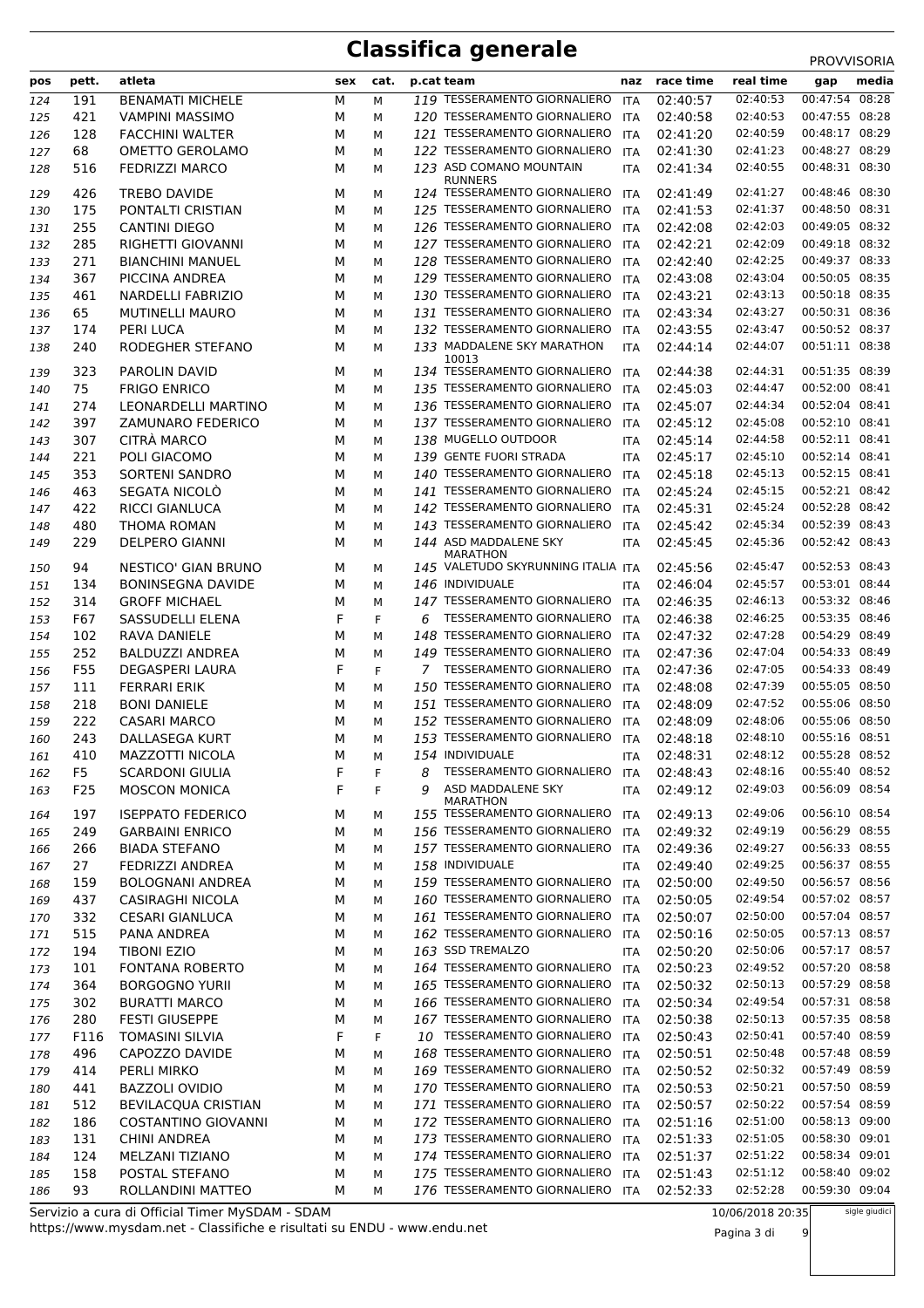|     |       |                           |     |      |    |                                                |            |           |           | <b>PROVVISORIA</b> |
|-----|-------|---------------------------|-----|------|----|------------------------------------------------|------------|-----------|-----------|--------------------|
| pos | pett. | atleta                    | sex | cat. |    | p.cat team                                     | naz        | race time | real time | media<br>gap       |
| 187 | 43    | <b>BERLANDA GIORGIO</b>   | М   | М    |    | 177 TESSERAMENTO GIORNALIERO                   | <b>ITA</b> | 02:52:39  | 02:52:35  | 00:59:36<br>09:05  |
| 188 | 394   | <b>CIS RINALDO</b>        | М   | М    |    | 178 TESSERAMENTO GIORNALIERO                   | ITA        | 02:53:03  | 02:52:34  | 01:00:00 09:06     |
| 189 | 405   | PISANO BENITO             | М   | м    |    | 179 TESSERAMENTO GIORNALIERO                   | ITA        | 02:53:06  | 02:52:59  | 01:00:03 09:06     |
| 190 | F24   | <b>GIONGHI GIULIANA</b>   | F   | F    |    | 11 TESSERAMENTO GIORNALIERO                    | <b>ITA</b> | 02:53:19  | 02:52:38  | 01:00:16 09:07     |
| 191 | 145   | <b>CEOL PIERGIORGIO</b>   | М   | М    |    | 180 TESSERAMENTO GIORNALIERO                   | <b>ITA</b> | 02:53:47  | 02:53:10  | 01:00:44 09:08     |
| 192 | 313   | <b>GIACOMELLI MICHELE</b> | М   | м    |    | 181 TESSERAMENTO GIORNALIERO                   | <b>ITA</b> | 02:54:00  | 02:53:42  | 01:00:57 09:09     |
| 193 | 360   | <b>BARBIERI MAURO</b>     | М   | М    |    | 182 INDIVIDUALE                                | <b>ITA</b> | 02:54:14  | 02:54:04  | 01:01:11 09:10     |
| 194 | F86   | <b>MALACARNE SABRINA</b>  | F   | F    | 12 |                                                | <b>ITA</b> | 02:54:19  | 02:54:02  | 01:01:16 09:10     |
| 195 | 329   | <b>BERTI DANIELE</b>      | М   | М    |    | 183 ASD COMANO MOUNTAIN                        | <b>ITA</b> | 02:54:20  | 02:54:05  | 01:01:17 09:10     |
|     |       |                           |     |      |    | <b>RUNNERS</b>                                 |            |           |           |                    |
| 196 | 147   | PORRO MASSIMILIANO        | М   | М    |    | 184 TESSERAMENTO GIORNALIERO                   | ITA        | 02:54:44  | 02:54:39  | 01:01:42 09:11     |
| 197 | 199   | <b>BERTAMINI RENZO</b>    | М   | м    |    | 185 TESSERAMENTO GIORNALIERO                   | ITA        | 02:54:57  | 02:54:41  | 01:01:54 09:12     |
| 198 | 297   | CATERINA MASSIMO          | М   | М    |    | 186 COMANO MOUNTAIN RUNNERS ITA                |            | 02:55:15  | 02:54:32  | 01:02:12 09:13     |
| 199 | 30    | <b>SCAPOL ANDREA</b>      | М   | М    |    | 187 TESSERAMENTO GIORNALIERO                   | ITA        | 02:55:19  | 02:54:57  | 01:02:16 09:13     |
| 200 | 143   | MORANDUZZO MATTIA         | М   | М    |    | 188 SKI TEAM LAGORAI TESINO                    | <b>ITA</b> | 02:55:45  | 02:55:29  | 01:02:42 09:14     |
| 201 | 230   | <b>DELPERO MATTEO</b>     | М   | М    |    | 189 ASD MADDALENE SKY                          | <b>ITA</b> | 02:55:46  | 02:55:35  | 01:02:43 09:15     |
| 202 | F109  | <b>BELLO LAURA</b>        | F   | F    |    | <b>MARATHON</b><br>13 TESSERAMENTO GIORNALIERO | ITA        | 02:56:01  | 02:55:50  | 01:02:58 09:15     |
| 203 | 70    | <b>MARCHI LUCA</b>        | М   | м    |    | 190 TESSERAMENTO GIORNALIERO                   | ITA        | 02:56:08  | 02:56:03  | 01:03:05 09:16     |
| 204 | 99    | <b>SANTI GIULIO</b>       | М   | м    |    | 191 TESSERAMENTO GIORNALIERO                   | ITA        | 02:56:20  | 02:55:54  | 01:03:17 09:16     |
| 205 | F92   | <b>MERLI ANDREE</b>       | F   | F    |    | 14 TESSERAMENTO GIORNALIERO                    | ITA        | 02:56:23  | 02:56:19  | 01:03:21 09:17     |
| 206 | 73    | PITTIGHER NICOLA          | М   | М    |    | 192 TESSERAMENTO GIORNALIERO                   | ITA        | 02:56:40  | 02:56:22  | 01:03:37 09:17     |
| 207 | 216   | DALLE VEDOVE SIMONE       | М   | М    |    | 193 TESSERAMENTO GIORNALIERO                   | <b>ITA</b> | 02:56:48  | 02:56:36  | 01:03:45 09:18     |
| 208 | 444   | <b>BINOTTO FRANCESCO</b>  | М   | М    |    | 194 TESSERAMENTO GIORNALIERO                   | ITA        | 02:56:49  | 02:56:27  | 01:03:46 09:18     |
|     | 443   | <b>FERRARI PAOLO</b>      | М   |      |    | 195 TESSERAMENTO GIORNALIERO                   |            | 02:56:49  | 02:56:27  | 01:03:47 09:18     |
| 209 |       | <b>FRANCESCO</b>          |     | М    |    |                                                | ITA        |           |           |                    |
| 210 | F115  | <b>SERAFINI SILVIA</b>    | F   | F    |    | 15 TESSERAMENTO GIORNALIERO                    | ITA        | 02:56:57  | 02:56:56  | 01:03:54 09:18     |
| 211 | 374   | MITTEMPERGHER DANIELE     | М   | м    |    | 196 TESSERAMENTO GIORNALIERO                   | <b>ITA</b> | 02:56:57  | 02:56:35  | 01:03:54 09:18     |
| 212 | 179   | <b>GOTTARDI VALENTINO</b> | М   | м    |    | 197 TESSERAMENTO GIORNALIERO                   | ITA        | 02:56:59  | 02:56:27  | 01:03:56 09:18     |
| 213 | 490   | <b>MODENA LUIGI</b>       | М   | М    |    | 198 TESSERAMENTO GIORNALIERO                   | ITA        | 02:57:02  | 02:56:33  | 01:03:59 09:19     |
| 214 | 34    | PICCINELLI JAMES          | М   | М    |    | 199 TESSERAMENTO GIORNALIERO                   | <b>ITA</b> | 02:57:06  | 02:56:59  | 01:04:03 09:19     |
| 215 | 348   | FRIZZERA GIANNI           | М   | М    |    | 200 TESSERAMENTO GIORNALIERO                   | ITA        | 02:57:09  | 02:56:47  | 01:04:06 09:19     |
| 216 | 408   | <b>SEGALLA SERGIO</b>     | М   | М    |    | 201 TESSERAMENTO GIORNALIERO                   | ITA        | 02:57:28  | 02:57:02  | 01:04:25 09:20     |
| 217 | F18   | DAL PONT NICOLETTA        | F   | F    |    | 16 TESSERAMENTO GIORNALIERO                    | ITA        | 02:58:04  | 02:57:46  | 01:05:01 09:22     |
| 218 | 357   | CHIAPPINI LUCA            | М   | м    |    | 202 TESSERAMENTO GIORNALIERO                   | ITA        | 02:58:22  | 02:58:10  | 01:05:19 09:23     |
| 219 | F51   | PONTIROLLI CLAUDIA        | F   | F    |    | 17 ASD MADDALENE SKY                           | <b>ITA</b> | 02:58:33  | 02:58:23  | 01:05:30 09:23     |
|     |       |                           |     |      |    | <b>MARATHON</b>                                |            |           |           |                    |
| 220 | F100  | PICCO ALICE               | F   | F.   |    | 18 FALCHI-LECCO                                | <b>ITA</b> | 02:58:39  | 02:58:34  | 01:05:36 09:24     |
| 221 | 398   | <b>FINANZINI MANUEL</b>   | М   | м    |    | 203 TESSERAMENTO GIORNALIERO                   | ITA        | 02:58:54  | 02:58:42  | 01:05:51 09:24     |
| 222 | 42    | <b>FRANCESCHINI LUCA</b>  | М   | м    |    | 204 TESSERAMENTO GIORNALIERO                   | ITA        | 02:59:08  | 02:59:00  | 01:06:05 09:25     |
| 223 | 305   | SPERANZA MARIO            | М   | М    |    | 205 TESSERAMENTO GIORNALIERO                   | <b>ITA</b> | 02:59:10  | 02:58:28  | 01:06:07 09:25     |
| 224 | 522   | GIACOMUZZI DAVIDE         | М   | м    |    | 206 TESSERAMENTO GIORNALIERO                   | ITA        | 02:59:10  | 02:58:31  | 01:06:07 09:25     |
| 225 | 181   | <b>GALLI ANDREA</b>       | м   | М    |    | 207 TESSERAMENTO GIORNALIERO                   | ITA        | 02:59:10  | 02:58:49  | 01:06:07 09:25     |
| 226 | 269   | <b>ALFIERI MATTEO</b>     | м   | М    |    | 208 TESSERAMENTO GIORNALIERO                   | ITA        | 02:59:10  | 02:58:31  | 01:06:07 09:25     |
| 227 | 395   | REGAZZONI STEFANO         | м   | М    |    | 209 TESSERAMENTO GIORNALIERO                   | ITA        | 02:59:15  | 02:59:11  | 01:06:12 09:26     |
| 228 | 318   | MELA FERDINANDO           | М   | М    |    | 210 TESSERAMENTO GIORNALIERO                   | ITA        | 02:59:18  | 02:59:09  | 01:06:15 09:26     |
| 229 | 459   | <b>BAILONI GIANCARLO</b>  | М   | М    |    | 211 TESSERAMENTO GIORNALIERO                   | ITA        | 02:59:20  | 02:59:12  | 01:06:17 09:26     |
| 230 | 338   | <b>ROSSINI IVANO</b>      | м   | М    |    | 212 TESSERAMENTO GIORNALIERO                   | ITA        | 02:59:23  | 02:59:18  | 01:06:20 09:26     |
| 231 | 61    | <b>BALDESSARI MATTEO</b>  | М   | М    |    | 213 TESSERAMENTO GIORNALIERO                   | ITA        | 02:59:24  | 02:58:44  | 01:06:21 09:26     |
| 232 | 20    | <b>BIANCHI MATTEO</b>     | М   | М    |    | 214 TESSERAMENTO GIORNALIERO                   | ITA        | 02:59:26  | 02:59:19  | 01:06:23 09:26     |
| 233 | 103   | PARLATO MARCO             | М   | М    |    | 215 TESSERAMENTO GIORNALIERO                   | ITA        | 02:59:42  | 02:59:32  | 01:06:39 09:27     |
| 234 | 402   | SANTUARI LUCA             | М   | М    |    | 216 TESSERAMENTO GIORNALIERO                   | ITA        | 02:59:47  | 02:59:20  | 01:06:44 09:27     |
| 235 | 239   | <b>BERTOLLA ALBERTO</b>   | М   | М    |    | 217 TESSERAMENTO GIORNALIERO                   | ITA        | 02:59:47  | 02:59:40  | 01:06:44 09:27     |
| 236 | 284   | <b>FERRARI FABIO</b>      | м   | М    |    | 218 INDIVIDUALE                                | <b>ITA</b> | 02:59:50  | 02:59:39  | 01:06:47 09:27     |
| 237 | 328   | <b>CIOLA MORENO</b>       | м   | М    |    | 219 TESSERAMENTO GIORNALIERO                   | ITA        | 02:59:51  | 02:59:39  | 01:06:48 09:27     |
| 238 | F3    | PEDERIVA CARLOTTA         | F   | F    |    | 19 LA SPORTIVA                                 | <b>ITA</b> | 03:00:21  | 03:00:06  | 01:07:18 09:29     |
| 239 | 95    | <b>MANGILI FLAVIO</b>     | м   | М    |    | 220 TESSERAMENTO GIORNALIERO                   | ITA        | 03:00:21  | 03:00:09  | 01:07:18 09:29     |
| 240 | 519   | STRAZZER TIZIANO          | м   | М    |    | 221 TESSERAMENTO GIORNALIERIO ITA              |            | 03:00:47  | 03:00:19  | 01:07:44 09:30     |
| 241 | 177   | <b>IACOMELLA MATTIA</b>   | М   | М    |    | 222 TESSERAMENTO GIORNALIERO ITA               |            | 03:00:48  | 03:00:03  | 01:07:45 09:30     |
| 242 | 432   | PULINETTI DAMIANO         | м   | М    |    | 223 TESSERAMENTO GIORNALIERO                   | <b>ITA</b> | 03:00:51  | 03:00:40  | 01:07:48 09:31     |
| 243 | 499   | <b>GIRARDINI GIUSEPPE</b> | м   | М    |    | 224 TESSERAMENTO GIORNALIERO                   | ITA        | 03:01:13  | 03:01:10  | 01:08:10 09:32     |
| 244 | 202   | MOSER GIUSEPPE            | м   | М    |    | 225 TESSERAMENTO GIORNALIERO                   | ITA        | 03:01:29  | 03:01:16  | 01:08:26 09:33     |
| 245 | 182   | <b>RIBAGA THOMAS</b>      | м   | м    |    | 226 INDIVIDUALE                                | <b>ITA</b> | 03:01:41  | 03:01:28  | 01:08:38 09:33     |
| 246 | F23   | CAVALLI GIOVANNA          | F   | F    |    | 20 TESSERAMENTO GIORNALIERO                    | ITA        | 03:01:46  | 03:01:34  | 01:08:43 09:33     |
| 247 | 148   | <b>EMANUELLI ERIK</b>     | М   | М    |    | 227 TESSERAMENTO GIORNALIERO                   | ITA        | 03:02:05  | 03:01:51  | 01:09:02 09:34     |
| 248 | 287   | <b>OSS PEGORAR MAURO</b>  | М   | М    |    | 228 TESSERAMENTO GIORNALIERO                   | <b>ITA</b> | 03:02:14  | 03:01:46  | 01:09:11 09:35     |

sigle giudici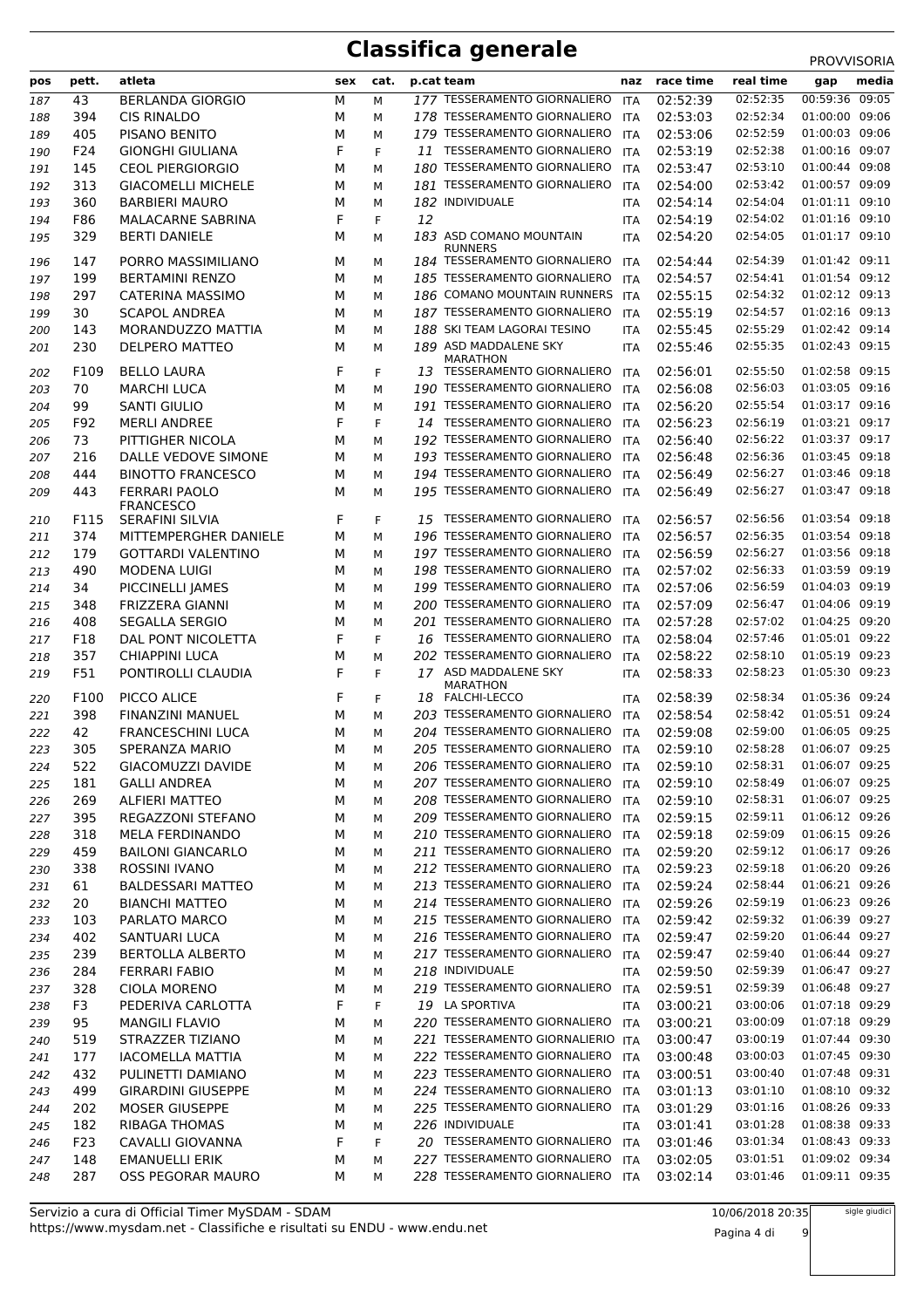| pos        | pett. | atleta                     | sex    | cat.   | p.cat team                                                   | naz        | race time | real time | gap            | media |
|------------|-------|----------------------------|--------|--------|--------------------------------------------------------------|------------|-----------|-----------|----------------|-------|
| 249        | 25    | <b>MARIOTTI ANDREA</b>     | М      | М      | 229 INDIVIDUALE                                              | ITA        | 03:02:16  | 03:01:46  | 01:09:13 09:35 |       |
| 250        | 84    | MIRAGOLI MASSIMO           | М      | м      | 230 TESSERAMENTO GIORNALIERO                                 | ITA        | 03:02:19  | 03:02:11  | 01:09:16 09:35 |       |
| 251        | 418   | <b>MISTRO MICHELE</b>      | М      | М      | 231 TESSERAMENTO GIORNALIERO                                 | ITA        | 03:02:21  | 03:02:12  | 01:09:18 09:35 |       |
| 252        | 293   | ANTONIUTTI MARIO           | М      | М      | 232 TESSERAMENTO GIORNALIERO                                 | ITA        | 03:02:29  | 03:02:08  | 01:09:26 09:36 |       |
| 253        | 340   | <b>VISINTAINER JANUS</b>   | М      | М      | 233 TESSERAMENTO GIORNALIERO                                 | ITA        | 03:02:31  | 03:02:10  | 01:09:28 09:36 |       |
| 254        | 425   | TAVA MARIANO               | М      | М      | 234 TESSERAMENTO GIORNALIERO                                 | ITA        | 03:02:37  | 03:02:22  | 01:09:34 09:36 |       |
| 255        | 393   | <b>CALAI MATTEO</b>        | М      | М      | 235 TESSERAMENTO GIORNALIERO                                 | ITA        | 03:02:39  | 03:02:19  | 01:09:36 09:36 |       |
| 256        | 283   | <b>TUFFANELLI MICHELE</b>  | М      | М      | 236 TESSERAMENTO GIORNALIERO                                 | ITA        | 03:03:04  | 03:02:56  | 01:10:01 09:38 |       |
| 257        | 29    | <b>SCHIAVON IGOR</b>       | М      | М      | 237 TESSERAMENTO GIORNALIERO                                 | ITA        | 03:03:08  | 03:02:58  | 01:10:05 09:38 |       |
| 258        | 343   | PEDROTTI ALAN              | М      | М      | 238 TESSERAMENTO GIORNALIERO                                 | ITA        | 03:03:09  | 03:02:45  | 01:10:06 09:38 |       |
| 259        | 507   | LOMBARDI LUCA              | М      | М      | 239 TESSERAMENTO GIORNALIERO                                 | ITA        | 03:03:11  | 03:02:32  | 01:10:08 09:38 |       |
|            | 448   | <b>DELLAI MICHELE</b>      | М      | М      | 240 TESSERAMENTO GIORNALIERO                                 | ITA        | 03:03:19  | 03:02:37  | 01:10:16 09:38 |       |
| 260        | F112  | <b>MANDELLI VITTORIA</b>   | F      | F      | 21 TESSERAMENTO GIORNALIERO                                  |            | 03:03:25  | 03:03:11  | 01:10:22 09:39 |       |
| 261        | 399   | CAZZOLLI MARCO             | М      |        | 241 TESSERAMENTO GIORNALIERO                                 | ITA        | 03:03:26  | 03:03:00  | 01:10:23 09:39 |       |
| 262        |       |                            |        | М      | 242 ASD COMANO MOUNTAIN                                      | ITA        |           | 03:03:01  | 01:10:39 09:40 |       |
| 263        | 300   | <b>SANSONI DANIEL</b>      | м      | М      | <b>RUNNERS</b>                                               | ITA        | 03:03:42  |           |                |       |
| 264        | 35    | <b>TONDINI MASSIMO</b>     | М      | М      | 243 TESSERAMENTO GIORNALIERO                                 | <b>ITA</b> | 03:03:54  | 03:03:16  | 01:10:51 09:40 |       |
| 265        | 375   | <b>ANESI GABRIELE</b>      | М      | М      | 244 TESSERAMENTO GIORNALIERO                                 | ITA        | 03:04:09  | 03:03:38  | 01:11:06 09:41 |       |
| 266        | 342   | <b>ZECCHINI LINO</b>       | М      | м      | 245 TESSERAMENTO GIORNALIERO                                 | ITA        | 03:04:15  | 03:03:33  | 01:11:13 09:41 |       |
| 267        | 521   | <b>GIACOMUZZI GIUSEPPE</b> | м      | М      | 246 TESSERAMENTO GIORNALIERO                                 | <b>ITA</b> | 03:04:19  | 03:03:40  | 01:11:16 09:42 |       |
| 268        | 401   | <b>BERARDI LUCA</b>        | М      | М      | 247 TESSERAMENTO GIORNALIERO                                 | ITA        | 03:04:32  | 03:04:11  | 01:11:29 09:42 |       |
| 269        | 47    | PAROLARI CHRISTIAN         | М      | М      | 248 SSD TREMALZO                                             | ITA        | 03:04:42  | 03:04:28  | 01:11:39 09:43 |       |
| 270        | 62    | <b>ZORZI ROBERTO</b>       | М      | М      | 249 TESSERAMENTO GIORNALIERO                                 | ITA        | 03:04:42  | 03:04:34  | 01:11:39 09:43 |       |
| 271        | F110  | PARISI IDA                 | F      | F      | 22 ASD COMANO MOUNTAIN                                       | ITA        | 03:05:11  | 03:05:03  | 01:12:08 09:44 |       |
|            |       |                            |        |        | <b>RUNNERS</b>                                               |            |           |           |                |       |
| 272        | 272   | <b>MONFREDINI ANDREA</b>   | м      | М      | 250 ASD COMANO MOUNTAIN<br><b>RUNNERS</b>                    | ITA        | 03:05:13  | 03:04:32  | 01:12:10 09:44 |       |
| 273        | 220   | <b>MENAPACE LORENZO</b>    | М      | М      | 251 MADDALENE SKY MARATHON                                   | ITA        | 03:05:26  | 03:05:15  | 01:12:23 09:45 |       |
| 274        | 228   | <b>PANDINI MICHELE</b>     | М      | М      | 252 TESSERAMENTO GIORNALIERO                                 | <b>ITA</b> | 03:05:35  | 03:05:29  | 01:12:32 09:46 |       |
| 275        | 430   | <b>CASANOVA MARIO</b>      | М      | м      | 253 TESSERAMENTO GIORNALIERO                                 | ITA        | 03:05:36  | 03:05:17  | 01:12:33 09:46 |       |
| 276        | 258   | <b>DEAMBROGIO FABIO</b>    | М      | м      | 254 TESSERAMENTO GIORNALIERO                                 | ITA        | 03:05:38  | 03:05:28  | 01:12:35 09:46 |       |
| 277        | 69    | <b>COSTENIERO ALBERTO</b>  | м      | М      | 255 TESSERAMENTO GIORNALIERO                                 | <b>ITA</b> | 03:06:09  | 03:05:29  | 01:13:06 09:47 |       |
| 278        | 151   | CAPPELLETTI ANDREA         | М      | М      | 256 TESSERAMENTO GIORNALIERO                                 | ITA        | 03:06:21  | 03:05:39  | 01:13:18 09:48 |       |
| 279        | 123   | MELZANI DAVIDE             | М      | М      | 257 TESSERAMENTO GIORNALIERO                                 | ITA        | 03:06:47  | 03:06:30  | 01:13:44 09:49 |       |
| 280        | 31    | LAZZARINI MAURO            | М      | М      | 258 INDIVIDUALE                                              | ITA        | 03:07:09  | 03:06:58  | 01:14:06 09:50 |       |
| 281        | 209   | <b>LAZZERI MAURO</b>       | М      | М      | 259 TESSERAMENTO GIORNALIERO                                 | ITA        | 03:07:24  | 03:06:56  | 01:14:21 09:51 |       |
| 282        | 22    | SAVIO GIULIANO             | М      | М      | 260 TESSERAMENTO GIORNALIERO                                 | ITA        | 03:07:28  | 03:07:13  | 01:14:25 09:51 |       |
| 283        | 204   | CALZÀ PAOLO                | М      | М      | 261 GENTE FUORI STRADA                                       | ITA        | 03:07:43  | 03:07:30  | 01:14:40 09:52 |       |
| 284        | 415   | <b>SANDRI PAOLO</b>        | М      | М      | 262 TESSERAMENTO GIORNALIERO                                 | ITA        | 03:07:46  | 03:07:36  | 01:14:44 09:52 |       |
| 285        | 98    | <b>CORRADI NORMAN</b>      | М      | М      | 263 TESSERAMENTO GIORNALIERO                                 | ITA        | 03:07:54  | 03:07:30  | 01:14:51 09:53 |       |
| 286        | 436   | <b>BELLANTE THOMAS</b>     | М      | М      | 264 TESSERAMENTO GIORNALIERO                                 | <b>ITA</b> | 03:07:55  | 03:07:12  | 01:14:52 09:53 |       |
| 287        | 275   | <b>BORTOLOTTI LORENZO</b>  | М      | М      | 265 TESSERAMENTO GIORNALIERO                                 | ITA        | 03:07:56  | 03:07:11  | 01:14:53 09:53 |       |
| 288        | 278   | <b>COLO' MANUEL</b>        | М      | М      | 266 TESSERAMENTO GIORNALIERO                                 | ITA        | 03:07:59  | 03:07:34  | 01:14:56 09:53 |       |
| 289        | 336   | <b>ECCHER GIULIANO</b>     | М      |        | 267 TESSERAMENTO GIORNALIERO                                 | <b>ITA</b> | 03:08:11  | 03:07:44  | 01:15:08 09:54 |       |
|            | 337   | <b>CIOLA MATTEO</b>        | М      | М      | 268 TESSERAMENTO GIORNALIERO ITA                             |            | 03:08:14  | 03:08:00  | 01:15:11 09:54 |       |
| 290<br>291 | F73   | SULE MANI ALMEDINA         | F      | М<br>F | 23 TESSERAMENTO GIORNALIERO ITA                              |            | 03:08:14  | 03:07:46  | 01:15:11 09:54 |       |
|            | 51    | CIGALOTTI PAOLO            | М      | М      | 269 TESSERAMENTO GIORNALIERO                                 | <b>ITA</b> | 03:08:19  | 03:08:17  | 01:15:16 09:54 |       |
| 292        | 506   | <b>TORMEN VANNY</b>        |        |        | 270 TESSERAMENTO GIORNALIERO                                 |            | 03:08:27  | 03:08:20  | 01:15:25 09:55 |       |
| 293        |       |                            | М<br>F | М      | 24 TESSERAMENTO GIORNALIERO ITA                              | ITA        |           | 03:08:28  | 01:15:37 09:55 |       |
| 294        | F26   | CAVAZZUTI KAREN            |        | F      |                                                              |            | 03:08:40  |           | 01:15:47 09:56 |       |
| 295        | 346   | <b>CRESSOTTI CLAUDIO</b>   | М      | М      | 271 TESSERAMENTO GIORNALIERO<br>272 TESSERAMENTO GIORNALIERO | ITA        | 03:08:50  | 03:08:28  | 01:15:51 09:56 |       |
| 296        | 193   | <b>VESCOVI GABRIELE</b>    | М      | М      |                                                              | ITA        | 03:08:54  | 03:08:41  |                |       |
| 297        | 144   | <b>GRANELLO STEFANO</b>    | М      | М      | 273 SKI TEAM LAGORAI TESINO                                  | ITA        | 03:08:57  | 03:08:40  | 01:15:54 09:56 |       |
| 298        | 386   | <b>MULLER NICOLA</b>       | М      | М      | 274 SKI TEAM LAGORAI TESINO                                  | ITA        | 03:08:58  | 03:08:41  | 01:15:55 09:56 |       |
| 299        | 377   | CANTELE SEBASTIANO         | М      | М      | 275 TESSERAMENTO GIORNALIERO                                 | ITA        | 03:09:14  | 03:08:40  | 01:16:11 09:57 |       |
| 300        | 387   | <b>MARTINELLI MATTEO</b>   | М      | М      | 276 TESSERAMENTO GIORNALIERO                                 | <b>ITA</b> | 03:09:20  | 03:09:02  | 01:16:17 09:57 |       |
| 301        | F56   | <b>FRUET SABRINA</b>       | F      | F      | 25 TESSERAMENTO GIORNALIERO ITA                              |            | 03:09:31  | 03:09:02  | 01:16:28 09:58 |       |
| 302        | 59    | <b>LORENZINI MICHELE</b>   | М      | М      | 277 TESSERAMENTO GIORNALIERO ITA                             |            | 03:09:51  | 03:09:40  | 01:16:48 09:59 |       |
| 303        | 152   | SEGALLA GABRIEL            | М      | м      | 278 TESSERAMENTO GIORNALIERO ITA                             |            | 03:09:55  | 03:09:19  | 01:16:52 09:59 |       |
| 304        | 470   | TINAZZO ALESSANDRO         | М      | М      | 279 TESSERAMENTO GIORNALIERO ITA                             |            | 03:10:22  | 03:09:52  | 01:17:19 10:01 |       |
| 305        | 268   | DELMARCO MATTEO            | М      | М      | 280 TESSERAMENTO GIORNALIERO                                 | ITA        | 03:10:23  | 03:09:42  | 01:17:20 10:01 |       |
| 306        | 294   | ROSSI ALBERTO              | М      | М      | 281 TESSERAMENTO GIORNALIERO                                 | ITA        | 03:11:10  | 03:10:49  | 01:18:07 10:03 |       |
| 307        | 396   | NIGI DAMIANO               | М      | М      | 282 INDIVIDUALE                                              | ITA        | 03:11:10  | 03:11:02  | 01:18:07 10:03 |       |
| 308        | 138   | <b>VENDER PAOLO</b>        | М      | М      | 283 MADDALENE SKY MARATHON                                   | ITA        | 03:11:14  | 03:11:08  | 01:18:11 10:03 |       |
| 309        | 261   | <b>GARBARI MICHELE</b>     | М      | М      | 284 INDIVIDUALE                                              | ITA        | 03:11:19  | 03:10:53  | 01:18:16 10:04 |       |
| 310        | 455   | <b>TONETTI ALESSIO</b>     | М      | М      | 285 TESSERAMENTO GIORNALIERO                                 | <b>ITA</b> | 03:11:34  | 03:11:11  | 01:18:31 10:04 |       |
| 311        | 19    | MELCHIORI DANIELE          | М      | М      | 286 TESSERAMENTO GIORNALIERO                                 | ITA        | 03:11:41  | 03:11:31  | 01:18:38 10:05 |       |

Pagina 5 di 9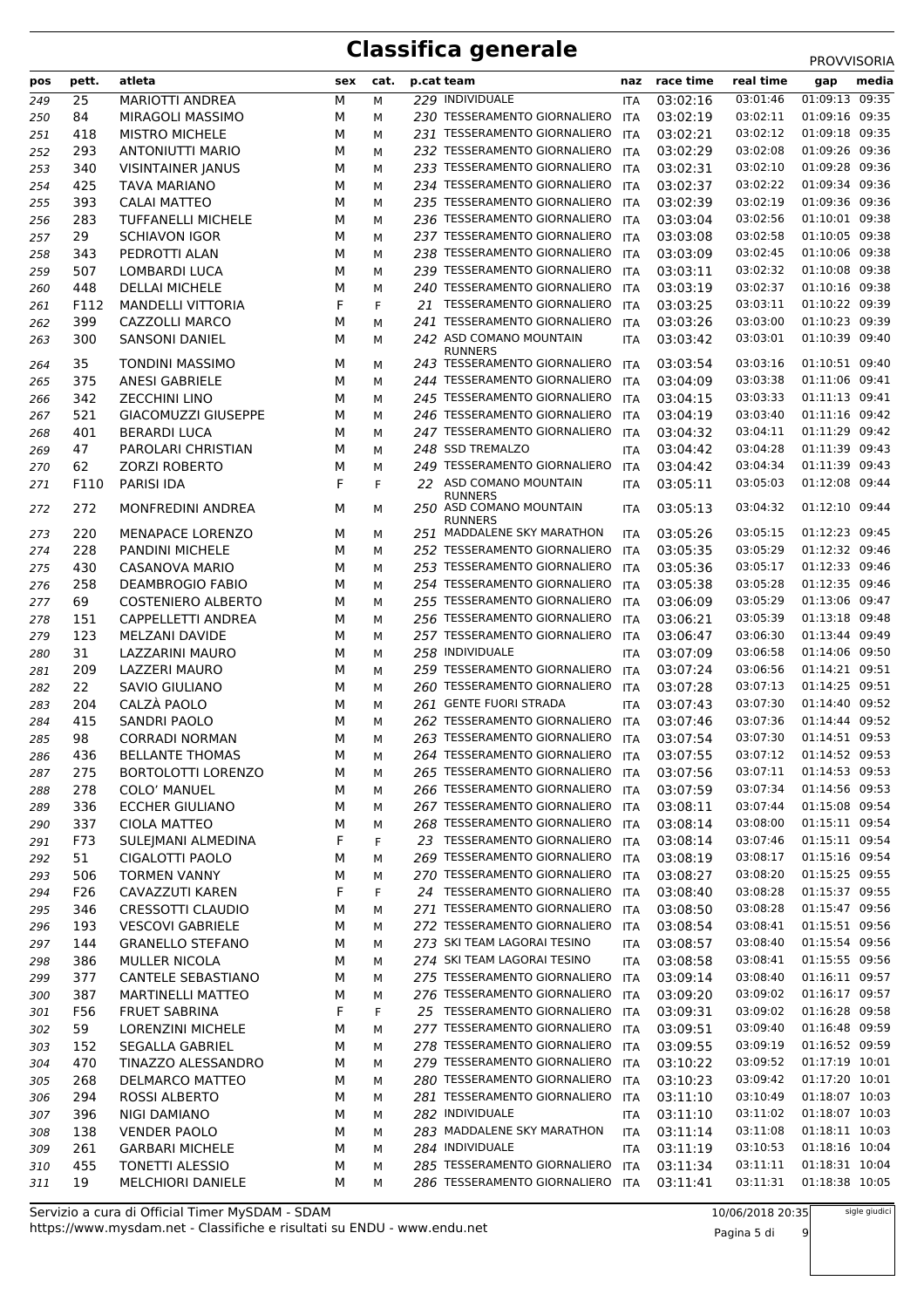| pos        | pett.      | atleta                                          | sex    | cat.   |    | p.cat team                                                   | naz               | race time            | real time            | media<br>gap                     |
|------------|------------|-------------------------------------------------|--------|--------|----|--------------------------------------------------------------|-------------------|----------------------|----------------------|----------------------------------|
| 312        | F96        | <b>GNUFFI MONICA</b>                            | F      | F.     |    | 26 TESSERAMENTO GIORNALIERO                                  | <b>ITA</b>        | 03:12:35             | 03:12:06             | 01:19:32 10:08                   |
| 313        | F9         | <b>TAIOCCHI SARA</b>                            | F      | F      |    | 27 TESSERAMENTO GIORNALIERO                                  | <b>ITA</b>        | 03:12:35             | 03:12:21             | 01:19:32 10:08                   |
| 314        | 161        | <b>BISATO DEVIS</b>                             | М      | М      |    | 287 TESSERAMENTO GIORNALIERO                                 | ITA               | 03:12:38             | 03:12:21             | 01:19:35 10:08                   |
| 315        | 424        | <b>COMBI SANDRO</b>                             | М      | М      |    | 288 TESSERAMENTO GIORNALIERO                                 | <b>ITA</b>        | 03:12:40             | 03:12:26             | 01:19:37 10:08                   |
| 316        | F33        | MENARDI SUSANNA                                 | F      | F      |    | 28 TESSERAMENTO GIORNALIERO                                  | <b>ITA</b>        | 03:12:43             | 03:12:40             | 01:19:40 10:08                   |
| 317        | 492        | <b>BRONZINI FRANCESCO</b>                       | М      | М      |    | 289 COMANO MOUNTAIN RUNNERS ITA                              |                   | 03:12:52             | 03:12:08             | 01:19:49 10:09                   |
| 318        | 257        | DONATI SANTIAGO                                 | м      | М      |    | 290 TESSERAMENTO GIORNALIERO                                 | COL               | 03:12:58             | 03:12:21             | 01:19:55 10:09                   |
| 319        | 212        | CORAZZA ALESSANDRO                              | М      | М      |    | 291 TESSERAMENTO GIORNALIERO                                 | ITA               | 03:13:08             | 03:12:52             | 01:20:05 10:09                   |
| 320        | F108       | <b>TESTA BARBARA</b>                            | F      | F      | 29 | <b>TESSERAMENTO GIORNALIERO</b>                              | ITA               | 03:13:35             | 03:13:26             | 01:20:32 10:11                   |
| 321        | F57        | PONTALTI GIORGIA                                | F      | F      | 30 | INDIVIDUALE                                                  | <b>ITA</b>        | 03:13:39             | 03:13:25             | 01:20:36 10:11                   |
| 322        | 56         | <b>FAVARO FEDERICO</b>                          | М      | М      |    | 292 TESSERAMENTO GIORNALIERO                                 | ITA               | 03:13:46             | 03:13:45             | 01:20:43 10:11                   |
| 323        | 200        | <b>FRANCESCHI GIUSEPPE</b>                      | М      | М      |    | 293 TESSERAMENTO GIORNALIERO                                 | ITA               | 03:14:25             | 03:14:09             | 01:21:22 10:13                   |
| 324        | F111       | <b>CASARI FEDERICA</b>                          | F      | F.     |    | 31 TESSERAMENTO GIORNALIERO                                  | <b>ITA</b>        | 03:14:44             | 03:14:28             | 01:21:41 10:14                   |
| 325        | 282        | RISATTI DANTE                                   | М      | М      |    | 294 TESSERAMENTO GIORNALIERO                                 | <b>ITA</b>        | 03:14:59             | 03:14:42             | 01:21:56 10:15                   |
| 326        | 265        | <b>TOMMASINI QUINTO</b>                         | М      | М      |    | 295 TESSERAMENTO GIORNALIERO                                 | ITA               | 03:15:05             | 03:14:46             | 01:22:02 10:16                   |
| 327        | 66         | <b>GIRARDI GUIDO</b>                            | М      | М      |    | 296 TESSERAMENTO GIORNALIERO                                 | <b>ITA</b>        | 03:15:16             | 03:14:55             | 01:22:13 10:16                   |
| 328        | 359        | <b>ROSSI LORENZO</b>                            | м      | М      |    | 297 TESSERAMENTO GIORNALIERO<br>298 TESSERAMENTO GIORNALIERO | <b>ITA</b>        | 03:15:17             | 03:14:56<br>03:14:58 | 01:22:14 10:16<br>01:22:23 10:17 |
| 329        | 321<br>160 | MICHELON ALESSIO<br>MENAPACE PIERANTONIO        | М<br>М | М<br>М |    | 299 TESSERAMENTO GIORNALIERO                                 | ITA<br>ITA        | 03:15:26<br>03:15:31 | 03:15:22             | 01:22:29 10:17                   |
| 330<br>331 | 82         | DAPRÀ MATTIA                                    | м      | М      |    | 300 TESSERAMENTO GIORNALIERO                                 | <b>ITA</b>        | 03:15:34             | 03:14:59             | 01:22:31 10:17                   |
| 332        | 100        | <b>ZANONI EDO</b>                               | м      | М      |    | 301 TESSERAMENTO GIORNALIERO                                 | ITA               | 03:15:38             | 03:15:22             | 01:22:35 10:17                   |
| 333        | 312        | <b>BENETTI MAURO</b>                            | М      | М      |    | 302 COMANO MOUNTAIN RUNNERS ITA                              |                   | 03:16:05             | 03:15:51             | 01:23:02 10:19                   |
| 334        | 57         | <b>DEGARA CRISTIAN</b>                          | М      | М      |    | 303 TESSERAMENTO GIORNALIERO                                 | <b>ITA</b>        | 03:16:06             | 03:16:01             | 01:23:03 10:19                   |
| 335        | 208        | <b>BUSSI PAOLO</b>                              | м      | М      |    | 304 TESSERAMENTO GIORNALIERO                                 | ITA               | 03:16:46             | 03:16:12             | 01:23:43 10:21                   |
| 336        | 335        | <b>BONVECCHIO ROBERTO</b>                       | М      | М      |    | 305 TESSERAMENTO GIORNALIERO                                 | ITA               | 03:16:53             | 03:16:26             | 01:23:50 10:21                   |
| 337        | F98        | <b>VIOLA SUSI</b>                               | F      | F      |    | 32 TESSERAMENTO GIORNALIERO                                  | <b>ITA</b>        | 03:16:57             | 03:16:18             | 01:23:54 10:21                   |
| 338        | 438        | PASOTTI FABIO                                   | М      | М      |    | 306 TESSERAMENTO GIORNALIERO                                 | ITA               | 03:16:59             | 03:16:42             | 01:23:56 10:22                   |
| 339        | F70        | SPERANZA ANNA MARIA                             | F      | F      |    | 33 INDIVIDUALE                                               | <b>ITA</b>        | 03:17:04             | 03:16:37             | 01:24:01 10:22                   |
| 340        | 92         | <b>CRISTOFOLINI ALBERTO</b>                     | М      | М      |    | 307 INDIVIDUALE                                              | ITA               | 03:17:18             | 03:17:12             | 01:24:15 10:23                   |
| 341        | 116        | <b>BERTAZZON LUCA</b>                           | М      | М      |    | 308 TESSERAMENTO GIORNALIERO                                 | ITA               | 03:17:31             | 03:16:54             | 01:24:28 10:23                   |
| 342        | 451        | ANDERMARCHER ALESSIO                            | М      | М      |    | 309 TESSERAMENTO GIORNALIERO                                 | ITA               | 03:17:58             | 03:17:27             | 01:24:55 10:25                   |
| 343        | 170        | PEDERIVA MATTEO                                 | м      | М      |    | 310 TESSERAMENTO GIORNALIERO                                 | <b>ITA</b>        | 03:18:25             | 03:18:07             | 01:25:22 10:26                   |
| 344        | 471        | <b>MATTANA LOICK</b>                            | М      | М      |    | 311 INDIVIDUALE                                              | ITA               | 03:18:45             | 03:18:20             | 01:25:42 10:27                   |
| 345        | 262        | <b>FRANCESCHETTI OMAR</b>                       | М      | М      |    | 312 ASD COMANO MOUNTAIN<br><b>RUNNERS</b>                    | ITA               | 03:18:50             | 03:18:22             | 01:25:47 10:27                   |
| 346        | 513        | <b>BELLIN GIOELE</b>                            | м      | М      |    | 313 TESSERAMENTO GIORNALIERO                                 | ITA               | 03:19:01             | 03:18:27             | 01:25:58 10:28                   |
| 347        | 86         | PERINI RICCARDO                                 | м      | М      |    | 314 TESSERAMENTO GIORNALIERO                                 | <b>ITA</b>        | 03:19:21             | 03:19:05             | 01:26:18 10:29                   |
| 348        | 351        | DAL VECCHIO ANDREA                              | М      | М      |    | 315 TESSERAMENTO GIORNALIERO                                 | ITA               | 03:19:24             | 03:19:01             | 01:26:21 10:29                   |
| 349        | F41        | <b>SANTONI MARTINA</b>                          | F      | F      |    | 34 TESSERAMENTO GIORNALIERO                                  | ITA               | 03:19:45             | 03:19:07             | 01:26:42 10:30                   |
| 350        | 184        | <b>BOTTANELLI FRANCESCO</b>                     | М      | М      |    | 316 TESSERAMENTO GIORNALIERO ITA                             |                   | 03:19:48             | 03:19:26             | 01:26:45 10:30                   |
| 351        | F17        | SANTOLINI ROSA                                  | F      | F      |    | 35 TESSERAMENTO GIORNALIERO                                  | <b>ITA</b>        | 03:20:06             | 03:19:38             | 01:27:03 10:31                   |
| 352        | 211        | <b>MORA MAURIZIO</b>                            | М      | М      |    | 317 TESSERAMENTO GIORNALIERO                                 | ITA               | 03:20:08             | 03:19:40             | 01:27:05 10:31                   |
| 353        | 429        | LOMBARDINI MATTEO                               | М      | М      |    | 318 TESSERAMENTO GIORNALIERO                                 | ITA               | 03:20:22             | 03:20:02             | 01:27:19 10:32                   |
| 354        | F42        | <b>ORADINI STEFANIA</b>                         | F      | F      |    | 36 TESSERAMENTO GIORNALIERO                                  | ITA               | 03:20:34             | 03:20:22             | 01:27:31 10:33                   |
| 355        | F102       | <b>GADLER ELISA</b>                             | F      | F      |    | 37 TESSERAMENTO GIORNALIERO                                  | ITA               | 03:20:56             | 03:20:37             | 01:27:53 10:34                   |
| 356        | F90        | DAL PIVA MICHELA                                | F      | F      |    | 38 TESSERAMENTO GIORNALIERO                                  | ITA               | 03:21:04             | 03:20:27             | 01:28:01 10:34<br>01:28:04 10:35 |
| 357        | 446        | <b>BINOTTO ANDREA</b><br><b>SHIM MIHYUN</b>     | М      | М      |    | 319 TESSERAMENTO GIORNALIERO<br>320 TESSERAMENTO GIORNALIERO | ITA               | 03:21:07             | 03:20:43<br>03:21:09 | 01:28:18 10:35                   |
| 358        | 495<br>231 | <b>ZUANI ALBERTO</b>                            | М      | М      |    | 321 GENTE FUORI STRADA                                       | KOR<br><b>ITA</b> | 03:21:21<br>03:21:22 | 03:21:11             | 01:28:19 10:35                   |
| 359        | 245        | <b>GENOVESE ROBERTO</b>                         | М<br>М | М<br>М |    | 322 COMANO MOUNTAIN RUNNERS ITA                              |                   | 03:21:24             | 03:20:50             | 01:28:21 10:35                   |
| 360<br>361 | 349        | FAZZINI ANDREA                                  | М      | М      |    | 323 TESSERAMENTO GIORNALIERO                                 | ITA               | 03:21:26             | 03:21:04             | 01:28:23 10:36                   |
| 362        | 327        | DEPAOLI DENIS                                   | М      | М      |    | 324 TESSERAMENTO GIORNALIERO                                 | ITA               | 03:21:46             | 03:21:19             | 01:28:43 10:37                   |
| 363        | 52         | SPAGNOLLI MATTEO                                | м      | М      |    | 325 TESSERAMENTO GIORNALIERO                                 | ITA               | 03:22:10             | 03:21:27             | 01:29:07 10:38                   |
| 364        | 260        | DALPONTE CLAUDIO                                | М      | М      |    | 326 ASD COMANO MOUNTAIN                                      | ITA               | 03:22:17             | 03:21:43             | 01:29:14 10:38                   |
|            |            |                                                 |        |        |    | <b>RUNNERS</b>                                               |                   |                      |                      |                                  |
| 365        | 176        | <b>IOPPI DARIO</b>                              | M      | М      |    | 327 TESSERAMENTO GIORNALIERO                                 | ITA               | 03:22:22             | 03:21:45             | 01:29:19 10:39                   |
| 366        | 488        | <b>AVI STEFANO</b>                              | М      | М      |    | 328 TESSERAMENTO GIORNALIERO                                 | ITA               | 03:22:41             | 03:22:16             | 01:29:38 10:40                   |
| 367        | 319        | PIVA GIANLUCA                                   | М      | М      |    | 329 TESSERAMENTO GIORNALIERO<br>330 TESSERAMENTO GIORNALIERO | <b>ITA</b>        | 03:23:20             | 03:22:37<br>03:22:38 | 01:30:17 10:42<br>01:30:17 10:42 |
| 368        | 267<br>F99 | <b>DELMARCO MANUELE</b><br><b>BERERA CHIARA</b> | М<br>F | М<br>F |    | 39 TESSERAMENTO GIORNALIERO                                  | ITA<br>ITA        | 03:23:20<br>03:23:25 | 03:23:10             | 01:30:22 10:42                   |
| 369        | 372        | <b>MARONI MATTEO</b>                            | М      | М      |    | 331 TESSERAMENTO GIORNALIERO                                 | <b>ITA</b>        | 03:23:34             | 03:23:22             | 01:30:31 10:42                   |
| 370<br>371 | F28        | ROTA FEDERICA                                   | F      | F      |    | 40 TESSERAMENTO GIORNALIERO                                  | ITA               | 03:23:35             | 03:23:24             | 01:30:32 10:42                   |
| 372        | 469        | <b>FERRANTI MARCO</b>                           | М      | М      |    | 332 TESSERAMENTO GIORNALIERO                                 | ITA               | 03:23:43             | 03:23:10             | 01:30:40 10:43                   |
| 373        | F53        | ANDERMARCHER SARA                               | F      | F      |    | 41 TESSERAMENTO GIORNALIERO                                  | ITA               | 03:24:09             | 03:23:38             | 01:31:06 10:44                   |
| 374        | 217        | DASSATTI MARTINO                                | M      | М      |    | 333 SSD TREMALZO                                             | ITA               | 03:24:46             | 03:24:18             | 01:31:43 10:46                   |
| 375        | 508        | <b>MAFFEI SIMONE</b>                            | м      | М      |    | 334 TESSERAMETO GIORNALIERO                                  | <b>ITA</b>        | 03:24:50             | 03:24:12             | 01:31:47 10:46                   |

https://www.mysdam.net - Classifiche e risultati su ENDU - www.endu.net Servizio a cura di Official Timer MySDAM - SDAM

Pagina 6 di 9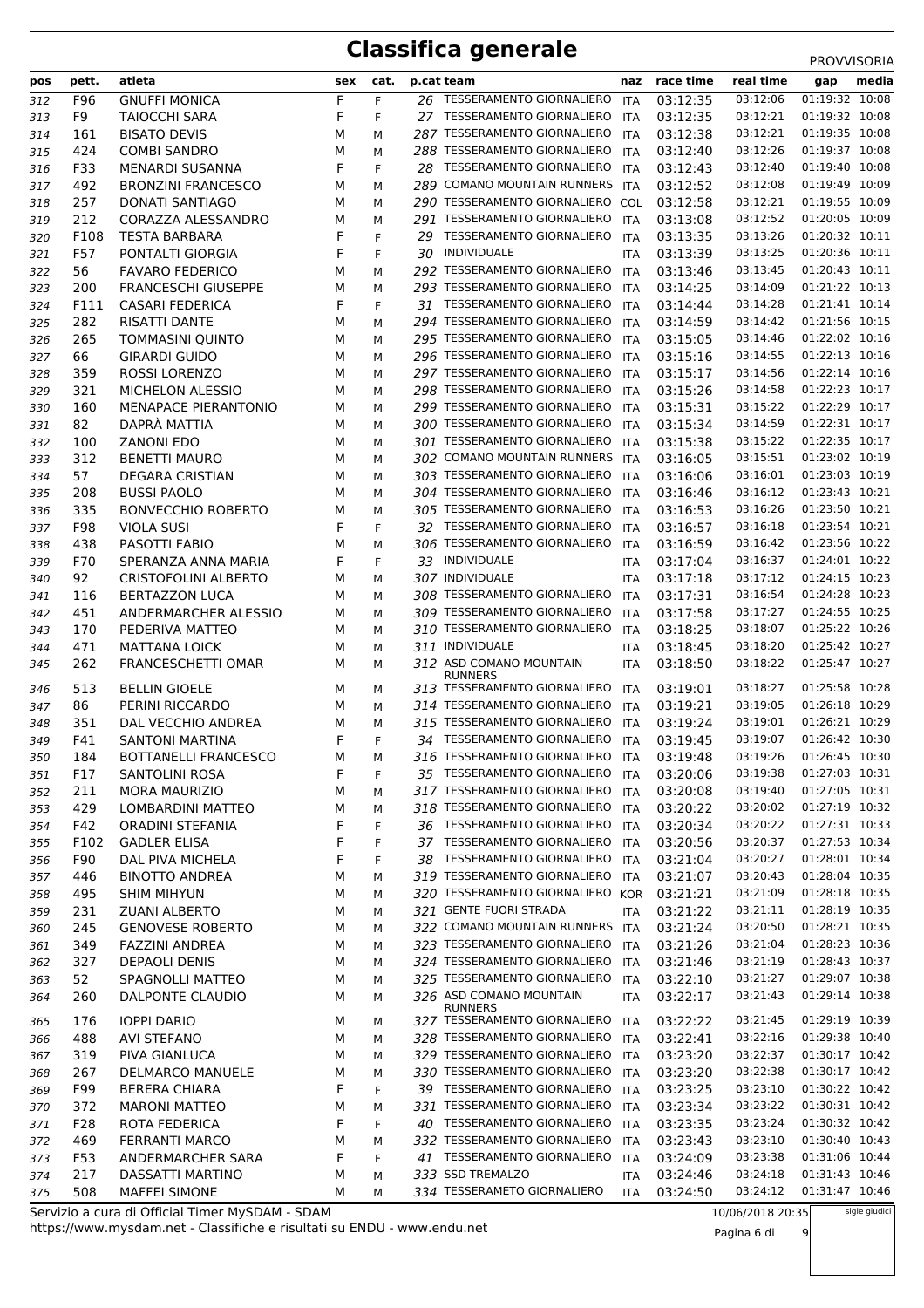|            |       |                              |     |      |    |                                                |            |           |           | <b>PRUVVIJURIA</b> |
|------------|-------|------------------------------|-----|------|----|------------------------------------------------|------------|-----------|-----------|--------------------|
| pos        | pett. | atleta                       | sex | cat. |    | p.cat team                                     | naz        | race time | real time | media<br>gap       |
| 376        | 81    | ROSSI GRAZIANO               | М   | М    |    | 335 TESSERAMENTO GIORNALIERO                   | ITA        | 03:25:01  | 03:24:23  | 01:31:58<br>10:47  |
| 377        | 80    | BAZZANELLA MATTIA            | М   | М    |    | 336 TESSERAMENTO GIORNALIERO                   | <b>ITA</b> | 03:25:21  | 03:24:52  | 01:32:18 10:48     |
| 378        | 53    | <b>MARCHESE MICHELE</b>      | М   | М    |    | 337 TESSERAMENTO GIORNALIERO                   | ITA        | 03:25:27  | 03:24:44  | 01:32:24 10:48     |
| 379        | 63    | <b>PACENTI GABRIELE</b>      | М   | М    |    | 338 TESSERAMENTO GIORNALIERO                   | ITA        | 03:26:56  | 03:26:46  | 01:33:53 10:53     |
| 380        | 277   | <b>BERNARDI LUCA</b>         | М   | М    |    | 339 TESSERAMENTO GIORNALIERO                   | ITA        | 03:27:02  | 03:26:25  | 01:33:59 10:53     |
| 381        | 115   | <b>TRAPIN MIRKO</b>          | М   | М    |    | 340 TESSERAMENTO GIORNALIERO                   | ITA        | 03:27:03  | 03:26:38  | 01:34:00 10:53     |
| 382        | 316   | <b>ZANONI ALBERTO</b>        | М   | М    |    | 341 TESSERAMENTO GIORNALIERO                   | ITA        | 03:27:13  | 03:26:36  | 01:34:10 10:54     |
| 383        | F84   | <b>CASON DANIELA</b>         | F   | F    |    | 42 ASD COMANO MOUNTAIN                         | <b>ITA</b> | 03:27:31  | 03:27:09  | 01:34:29 10:55     |
| 384        | 270   | <b>GARDUMI ADRIANO</b>       | М   | М    |    | <b>RUNNERS</b><br>342 TESSERAMENTO GIORNALIERO | ITA        | 03:28:20  | 03:27:48  | 01:35:17 10:57     |
| 385        | 36    | <b>BELOTTI FRANCESCO</b>     | М   | М    |    | 343 TESSERAMENTO GIORNALIERO                   | <b>ITA</b> | 03:28:36  | 03:28:31  | 01:35:33 10:58     |
| 386        | 227   | <b>FERRONI STEFANO</b>       | М   | М    |    | 344 TESSERAMENTO GIORNALIERO                   | ITA        | 03:28:45  | 03:28:29  | 01:35:42 10:59     |
| 387        | 146   | DALZOCCHIO ALESSANDRO        | М   | М    |    | 345 TESSERAMENTO GIORNALIERO                   | ITA        | 03:29:10  | 03:28:57  | 01:36:07 11:00     |
| 388        | 226   | <b>HOLLER MARCO</b>          | М   | М    |    | 346 TESSERAMENTO GIORNALIERO                   | ITA        | 03:29:10  | 03:28:24  | 01:36:07 11:00     |
|            | 419   | <b>ROTA CRISTIAN</b>         | М   | М    |    | 347 TESSERAMENTO GIORNALIERO                   | <b>ITA</b> | 03:29:21  | 03:29:12  | $01:36:18$ $11:01$ |
| 389<br>390 | 309   | <b>BONDONI MARCO</b>         | М   | М    |    | 348 TESSERAMENTO GIORNALIERO                   | ITA        | 03:29:34  | 03:29:12  | 01:36:31 11:01     |
|            | 479   | TIROTTO DANIO                | М   |      |    | 349 TESSERAMENTO GIORNALIERO                   | <b>ITA</b> | 03:29:39  | 03:29:28  | 01:36:36 11:02     |
| 391<br>392 | 246   | SONTACCHI MARCO FILIPPO      | М   | М    |    | 350 ASD COMANO MOUNTAIN                        |            | 03:29:41  | 03:29:07  | 01:36:38 11:02     |
|            |       |                              |     | М    |    | <b>RUNNERS</b>                                 | ITA        |           |           |                    |
| 393        | 440   | <b>BELLI STEFANO</b>         | м   | М    |    | 351 TESSERAMENTO GIORNALIERO                   | <b>ITA</b> | 03:29:43  | 03:29:22  | 01:36:40 11:02     |
| 394        | F60   | <b>SANTOLINI ERICA</b>       | F   | F    | 43 | <b>SSD TREMALZO</b>                            | <b>ITA</b> | 03:29:59  | 03:29:56  | 01:36:56 11:03     |
| 395        | 24    | <b>MAINO NICOLA</b>          | М   | М    |    | 352 TESSERAMENTO GIORNALIERO                   | ITA        | 03:30:52  | 03:30:42  | 01:37:49 11:05     |
| 396        | 457   | PAWLIKOWSKI KRZYSZTOF        | М   | М    |    | 353 TESSERAMENTO GIORNALIERO                   | POL        | 03:31:00  | 03:30:20  | 01:37:57 11:06     |
| 397        | 180   | <b>SORESINI ROBERTO</b>      | М   | М    |    | 354 TESSERAMENTO GIORNALIERO                   | ITA        | 03:31:03  | 03:30:55  | 01:38:00 11:06     |
| 398        | F64   | <b>SBETTI MONICA</b>         | F   | F    | 44 | <b>INDIVIDUALE</b>                             | ITA        | 03:31:04  | 03:30:36  | 01:38:01 11:06     |
| 399        | F12   | PILATI ARIANNA               | F   | F    |    | 45 TESSERAMENTO GIORNALIERO                    | <b>ITA</b> | 03:31:38  | 03:31:15  | 01:38:35 11:08     |
| 400        | 214   | <b>VIVALDI PIER PAOLO</b>    | М   | М    |    | 355 TESSERAMENTO GIORNALIERO                   | ITA        | 03:32:22  | 03:31:49  | 01:39:19 11:10     |
| 401        | 259   | <b>ZACCHETTI GIANNI</b>      | М   | М    |    | 356 TESSERAMENTO GIORNALIERO                   | ITA        | 03:32:31  | 03:32:05  | 01:39:28 11:11     |
| 402        | 250   | <b>NOVALI ALEX</b>           | М   | М    |    | 357 TESSERAMENTO GIORNALIERO                   | <b>ITA</b> | 03:33:02  | 03:32:26  | 01:39:59 11:12     |
| 403        | 187   | PELLEGRINI LUCA              | М   | М    |    | 358 TESSERAMENTO GIORNALIERO                   | ITA        | 03:33:07  | 03:32:50  | 01:40:04 11:12     |
| 404        | 118   | ORLANDI DAVIDE               | М   | М    |    | 359 TESSERAMENTO GIORNALIERO                   | ITA        | 03:33:30  | 03:32:47  | 01:40:27 11:14     |
| 405        | 467   | <b>FERRI GIORGIO</b>         | М   | М    |    | 360 TESSERAMENTO GIORNALIERO                   | <b>ITA</b> | 03:33:57  | 03:33:32  | 01:40:54 11:15     |
| 406        | 420   | <b>DEGASPERI PAOLO</b>       | М   | М    |    | 361 TESSERAMENTO GIORNALIERO                   | <b>ITA</b> | 03:34:04  | 03:33:57  | 01:41:01 11:15     |
| 407        | 50    | <b>MOSER CRISTIAN</b>        | М   | М    |    | 362 TESSERAMENTO GIORNALIERO                   | ITA        | 03:34:15  | 03:33:29  | 01:41:12 11:16     |
| 408        | F19   | MOSCARDELLI CLAUDIA          | F   | F    |    | 46 TESSERAMENTO GIORNALIERO                    | <b>ITA</b> | 03:34:20  | 03:34:08  | 01:41:17 11:16     |
| 409        | 481   | PARTH FRANCO                 | М   | М    |    | 363 TESSERAMENTO GIORNALIERO                   | ITA        | 03:34:24  | 03:34:06  | 01:41:21 11:17     |
| 410        | 165   | <b>WATTS WILLIAM RUSSELL</b> | М   | М    |    | 364 TESSERAMENTO GIORNALIERO                   | ITA        | 03:34:30  | 03:34:12  | 01:41:27 11:17     |
| 411        | 341   | <b>BORTOLOTTI DANIELE</b>    | М   | М    |    | 365 TESSERAMENTO GIORNALIERO                   | <b>ITA</b> | 03:34:35  | 03:34:11  | 01:41:32 11:17     |
| 412        | 166   | <b>TAGLIETTI PAOLO</b>       | м   | М    |    | 366 MARATHON CREMONA                           | <b>ITA</b> | 03:34:43  | 03:34:33  | 01:41:40 11:18     |
| 413        | 140   | <b>UGOLINI OMAR</b>          | М   | м    |    | 367 TESSERAMENTO GIORNALIERO                   | <b>ITA</b> | 03:34:57  | 03:34:45  | 01:41:54 11:18     |
| 414        | 433   | <b>GIACOMINI GIANLUCA</b>    | М   | м    |    | 368 TESSERAMENTO GIORNALIERO                   | ITA        | 03:35:23  | 03:35:18  | 01:42:20 11:20     |
| 415        | 167   | <b>MORANDI LEONARDO</b>      | м   | М    |    | 369 TESSERAMENTO GIORNALIERO                   | ITA        | 03:35:23  | 03:35:06  | 01:42:20 11:20     |
| 416        | F97   | <b>ROSSI GIULIA</b>          | F   | F    |    | 47 TESSERAMENTO GIORNALIERO                    | ITA        | 03:35:29  | 03:35:19  | 01:42:26 11:20     |
| 417        | 369   | <b>BAZZANI LUCA</b>          | М   | М    |    | 370 TESSERAMENTO GIORNALIERO ITA               |            | 03:35:50  | 03:35:35  | 01:42:47 11:21     |
| 418        | 105   | <b>MARCHI MATTEO</b>         | М   | М    |    | 371 TESSERAMENTO GIORNALIERO                   | ITA        | 03:36:14  | 03:35:51  | 01:43:11 11:22     |
| 419        | F47   | <b>ZINI FRANCESCA</b>        | F   | F    |    | 48 TESSERAMENTO GIORNALIERO                    | ITA        | 03:36:34  | 03:36:21  | 01:43:31 11:23     |
| 420        | 320   | LONGHI CHRISTIAN             | М   | М    |    | 372 TESSERAMENTO GIORNALIERO                   | ITA        | 03:38:27  | 03:37:59  | 01:45:24 11:29     |
| 421        | F82   | ROSA LAURA                   | F   | F    |    | 49 TESSERAMENTO GIORNALIERO                    | ITA        | 03:38:29  | 03:38:17  | 01:45:26 11:29     |
| 422        | 150   | <b>FESTINI MASSIMO</b>       | М   | М    |    | 373 GENTE FUORI STRADA                         | ITA        | 03:38:46  | 03:38:33  | 01:45:43 11:30     |
| 423        | F49   | <b>LEONARDI MARA</b>         | F   | F    |    | 50 TESSERAMENTO GIORNALIERO                    | ITA        | 03:39:20  | 03:38:44  | 01:46:17 11:32     |
| 424        | 484   | PANZERI DIEGO                | М   | М    |    | 374 TESSERAMENTO GIORNALIERO                   | ITA        | 03:39:59  | 03:39:55  | 01:46:57 11:34     |
| 425        | 108   | <b>BEDUSCHI SIMONE</b>       | М   | М    |    | 375 INDIVIDUALE                                | ITA        | 03:40:28  | 03:40:10  | 01:47:25 11:36     |
| 426        | 178   | <b>MANZAN NICOLA</b>         | М   | М    |    | 376 TESSERAMENTO GIORNALIERO                   | <b>ITA</b> | 03:40:32  | 03:39:47  | 01:47:29 11:36     |
| 427        | 304   | MAZZA TOMMASO                | М   | М    |    | 377 TESSERAMENTO GIORNALIERO                   | ITA        | 03:40:34  | 03:40:14  | 01:47:31 11:36     |
| 428        | F16   | <b>BASSO CINZIA</b>          | F   | F    |    | 51 TESSERAMENTO GIORNALIERO ITA                |            | 03:40:56  | 03:40:18  | 01:47:53 11:37     |
| 429        | 411   | MUCCHETTI LUCA               | М   | М    |    | 378 TESSERAMENTO GIORNALIERO ITA               |            | 03:42:09  | 03:41:27  | 01:49:06 11:41     |
| 430        | 431   | COLOMBO LORENZO              | М   | М    |    | 379 TESSERAMENTO GIORNALIERO ITA               |            | 03:42:14  | 03:41:55  | 01:49:11 11:41     |
| 431        | 473   | PELANDA MATTEO               | М   | М    |    | 380 TESSERAMENTO GIORNALIERO                   | ITA        | 03:42:16  | 03:41:53  | 01:49:13 11:41     |
| 432        | 417   | <b>CECCATO MARIANO</b>       | М   | М    |    | 381 TESSERAMENTO GIORNALIERO                   | ITA        | 03:42:44  | 03:42:34  | 01:49:41 11:43     |
| 433        | 96    | <b>ARRIGHINI PAOLO</b>       | М   | М    |    | 382 TESSERAMENTO GIORNALIERO ITA               |            | 03:43:22  | 03:42:46  | 01:50:19 11:45     |
| 434        | 303   | <b>MAZZA MICHELE</b>         | М   | М    |    | 383 TESSERAMENTO GIORNALIERO ITA               |            | 03:44:19  | 03:44:00  | 01:51:16 11:48     |
| 435        | 409   | <b>CHERCHI MARCO</b>         | М   | М    |    | 384 TESSERAMENTO GIORNALIERO                   | ITA        | 03:45:45  | 03:45:28  | 01:52:42 11:52     |
| 436        | 290   | <b>BUTTI RUDY</b>            | М   | М    |    | 385 TESSERAMENTO GIORNALIERO ITA               |            | 03:46:12  | 03:45:42  | 01:53:10 11:54     |
| 437        | 520   | <b>MOSCA DANIELE</b>         | М   | М    |    | 386 TESSERAMENTO GIORNALIERO                   | <b>ITA</b> | 03:46:46  | 03:46:21  | 01:53:43 11:56     |
| 438        | F43   | DALMASO LORENA               | F   | F    |    | 52 TESSERAMENTO GIORNALIERO                    | ITA        | 03:46:46  | 03:46:22  | 01:53:43 11:56     |
| 439        | 505   | <b>FIORENTINI MARCO</b>      | М   | М    |    | 387 TESSERAMENTO GIORNALIERO ITA               |            | 03:48:16  | 03:48:06  | 01:55:13 12:00     |

Pagina 7 di 9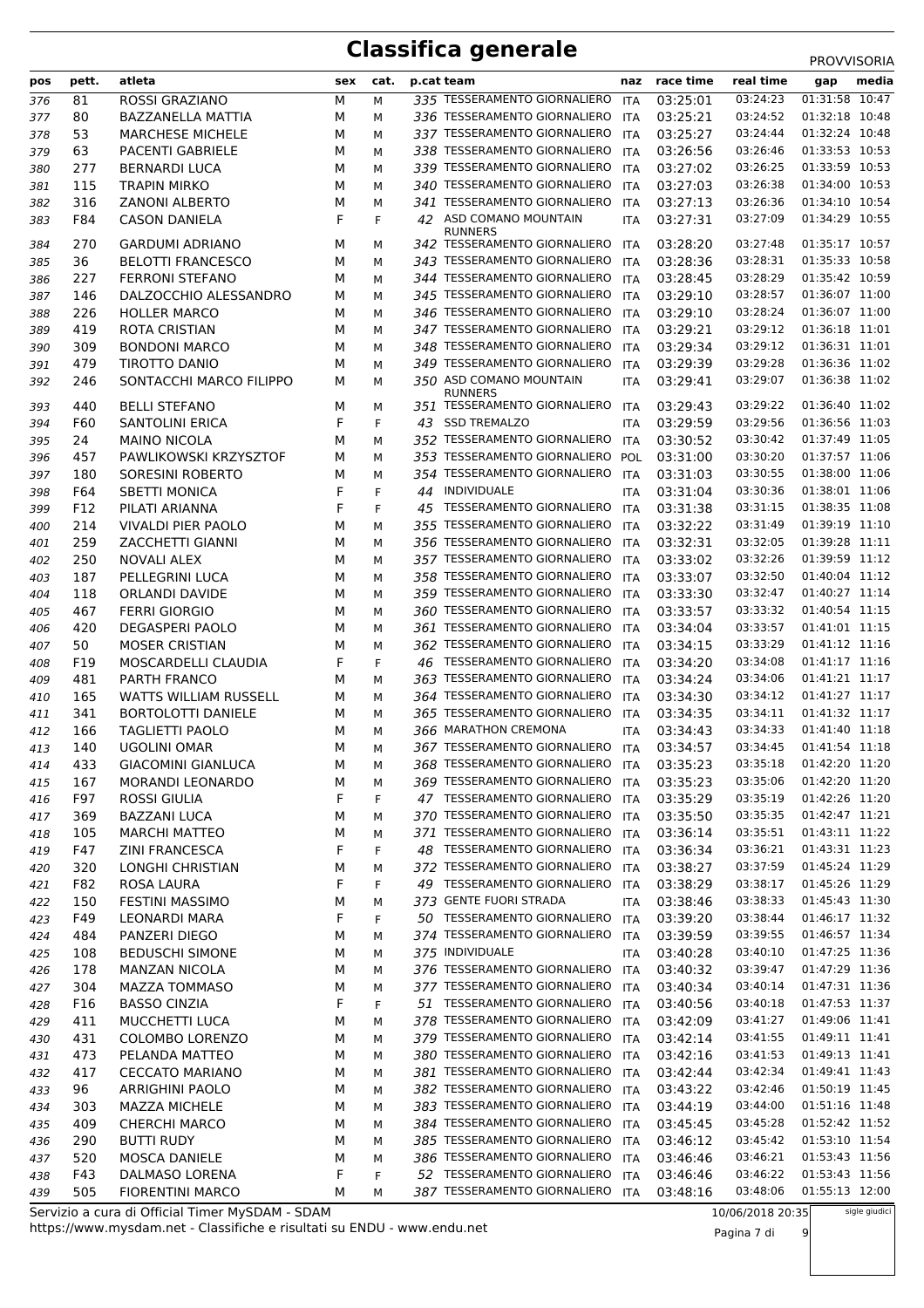|     |       |                              |     |      |    |                                  |            |           |           | <b>PRUVVISURIA</b> |
|-----|-------|------------------------------|-----|------|----|----------------------------------|------------|-----------|-----------|--------------------|
| pos | pett. | atleta                       | sex | cat. |    | p.cat team                       | naz        | race time | real time | media<br>gap       |
| 440 | 37    | <b>CIS ANDREA</b>            | М   | М    |    | 388 TESSERAMENTO GIORNALIERO     | ITA        | 03:48:31  | 03:48:04  | 01:55:28 12:01     |
| 441 | F93   | JANDOVÁ LENKA                | F   | F    |    | 53 TESSERAMENTO GIORNALIERO CZE  |            | 03:48:32  | 03:48:01  | 01:55:29 12:01     |
| 442 | 383   | <b>SCAGLIA JAN</b>           | М   | М    |    | 389 TESSERAMENTO GIORNALIERO     | ITA        | 03:48:32  | 03:48:19  | 01:55:29 12:01     |
| 443 | F69   | <b>GUELLA FABRIZIA</b>       | F   | F    | 54 | <b>COMANO MOUNTAIN RUNNERS</b>   | ITA        | 03:48:39  | 03:47:58  | 01:55:36 12:02     |
| 444 | 273   | <b>BERNARDI ANDREA</b>       | М   | М    |    | 390 TESSERAMENTO GIORNALIERO     | ITA        | 03:49:26  | 03:48:42  | 01:56:23 12:04     |
| 445 | 276   | <b>BERTOLDI DENNIS</b>       | м   | М    |    | 391 TESSERAMENTO GIORNALIERO     | ITA        | 03:49:26  | 03:48:40  | 01:56:23 12:04     |
| 446 | F44   | <b>SEGALLA MICHELA</b>       | F   | F    |    | 55 TESSERAMENTO GIORNALIERO      | <b>ITA</b> | 03:49:35  | 03:49:05  | 01:56:32 12:04     |
| 447 | F91   | ANTONIAZZI LUANA             | F   | F    | 56 | TESSERAMENTO GIORNALIERO         | ITA        | 03:49:38  | 03:49:00  | 01:56:35 12:05     |
| 448 | F20   | <b>CELLANA VALERIA</b>       | F   | F    | 57 | TESSERAMENTO GIORNALIERO         | ITA        | 03:50:21  | 03:49:52  | 01:57:18 12:07     |
| 449 | 385   | PERMER MATTEO                | М   | М    |    | 392 TESSERAMENTO GIORNALIERO     | ITA        | 03:52:27  | 03:51:50  | 01:59:24 12:14     |
| 450 | 28    | LANDI DEVID                  | М   | М    |    | 393 TESSERAMENTO GIORNALIERO     | ITA        | 03:53:00  | 03:52:50  | 01:59:57 12:15     |
| 451 | F15   | MIORANDI MELANIE             | F   | F    | 58 | TESSERAMENTO GIORNALIERO         | ITA        | 03:53:27  | 03:52:48  | 02:00:24 12:17     |
| 452 | 248   | <b>GIOVAGNOLI ERWIN</b>      | М   | М    |    | 394 INDIVIDUALE                  | <b>ITA</b> | 03:53:30  | 03:53:02  | 02:00:27 12:17     |
| 453 | 356   | ROSA GIOVANNI                | М   | М    |    | 395 TESSERAMENTO GIORNALIERO     | <b>ITA</b> | 03:54:05  | 03:53:52  | 02:01:02 12:19     |
| 454 | 485   | <b>FERRARI MATTEO</b>        | М   | М    |    | 396 INDIVIDUALE                  | <b>ITA</b> | 03:54:37  | 03:53:51  | 02:01:34 12:20     |
| 455 | 26    | DALLOLIO CESARE              | М   | М    |    | 397 INDIVIDUALE                  | <b>ITA</b> | 03:55:10  | 03:54:57  | 02:02:07 12:22     |
| 456 | 256   | <b>VICHI LUCA</b>            | М   | М    |    | 398 TESSERAMENTO GIORNALIERO     | <b>ITA</b> | 03:55:34  | 03:55:22  | 02:02:31 12:23     |
| 457 | 500   | <b>MOSCHEN FABRIZIO</b>      | м   | М    |    | 399 TESSERAMENTO GIORNALIERO     | <b>ITA</b> | 03:55:52  | 03:55:24  | 02:02:49 12:24     |
| 458 | 503   | <b>CERESA ENRICO</b>         | М   | М    |    | 400 TESSERAMENTO GIORNALIERO     | <b>ITA</b> | 03:56:27  | 03:56:17  | 02:03:24 12:26     |
|     | F50   | <b>COLLIZZOLLI SILVANA</b>   | F   | F    |    | 59 TESSERAMENTO GIORNALIERO      | <b>ITA</b> | 03:56:54  | 03:56:26  | 02:03:51 12:28     |
| 459 | 54    | ROCCABRUNA DAVIDE            |     |      |    | 401 TESSERAMENTO GIORNALIERO     |            | 03:57:22  | 03:56:36  | 02:04:19 12:29     |
| 460 |       |                              | м   | М    |    |                                  | ITA        | 03:57:22  |           | 02:04:19 12:29     |
| 461 | 416   | STENICO DIEGO                | М   | М    |    | 402 TESSERAMENTO GIORNALIERO     | <b>ITA</b> |           | 03:56:36  |                    |
| 462 | F40   | <b>MARCHETTI SIMONA</b>      | F   | F    |    | 60 TESSERAMENTO GIORNALIERO      | <b>ITA</b> | 03:58:12  | 03:57:28  | 02:05:09 12:32     |
| 463 | F52   | SANZANI CINZIA               | F   | F    |    | 61 TESSERAMENTO GIORNALIERO      | ITA        | 03:58:12  | 03:57:30  | 02:05:09 12:32     |
| 464 | 296   | <b>VENTURATO DAMIANO</b>     | М   | М    |    | 403 TESSERAMENTO GIORNALIERO     | <b>ITA</b> | 03:58:22  | 03:57:57  | 02:05:19 12:32     |
| 465 | 163   | LONGO STEFANO                | М   | М    |    | 404 TESSERAMENTO GIORNALIERO     | <b>ITA</b> | 03:59:03  | 03:58:42  | 02:06:00 12:34     |
| 466 | F65   | <b>BOTTURA LARA</b>          | F   | F    | 62 | <b>COMANO MOUNTAIN RUNNERS</b>   | ITA        | 03:59:06  | 03:58:20  | 02:06:03 12:35     |
| 467 | 502   | STOPPINI RICCARDO            | М   | М    |    | 405 TESSERAMENTO GIORNALIERO     | ITA        | 03:59:08  | 03:58:23  | 02:06:05 12:35     |
| 468 | F54   | <b>MARCHIORI BEATRICE</b>    | F   | F    |    | 63 TESSERAMENTO GIORNALIERO      | <b>ITA</b> | 03:59:38  | 03:59:17  | 02:06:35 12:36     |
| 469 | 482   | <b>TESTA MARCO GIOVANNI</b>  | м   | М    |    | 406 TESSERAMENTO GIORNALIERO     | <b>ITA</b> | 04:00:11  | 03:59:37  | 02:07:08 12:38     |
| 470 | 125   | <b>SULEJMANI SEMIR</b>       | М   | М    |    | 407 TESSERAMENTO GIORNALIERO BSH |            | 04:00:38  | 04:00:32  | 02:07:35 12:39     |
| 471 | F63   | TOMASI ANDREA VERONICA       | F   | F    |    | 64 TESSERAMENTO GIORNALIERO      | <b>ITA</b> | 04:00:43  | 04:00:13  | 02:07:40 12:40     |
| 472 | 384   | <b>BATTISTI LUCA</b>         | м   | М    |    | 408 TESSERAMENTO GIORNALIERO     | ITA        | 04:00:43  | 03:59:57  | 02:07:40 12:40     |
| 473 | F22   | <b>MARCHI CAMILLA</b>        | F   | F    |    | 65 TESSERAMENTO GIORNALIERO      | <b>ITA</b> | 04:01:27  | 04:01:05  | 02:08:24 12:42     |
| 474 | 491   | ELLER ANDY                   | М   | М    |    | 409 TESSERAMENTO GIORNALIERO     | <b>ITA</b> | 04:01:53  | 04:01:41  | 02:08:50 12:43     |
| 475 | 378   | <b>CARLI SERGIO</b>          | м   | М    |    | 410 TESSERAMENTO GIORNALIERO     | <b>ITA</b> | 04:03:37  | 04:02:52  | 02:10:34 12:49     |
| 476 | F30   | <b>BORTOLAMEOTTI MICHELA</b> | F   | F    | 66 | TESSERAMENTO GIORNALIERO         | <b>ITA</b> | 04:04:27  | 04:03:56  | 02:11:24 12:51     |
| 477 | F95   | <b>DUSPIVOVA IVETA</b>       | F   | F    | 67 | TESSERAMENTO GIORNALIERO         | CZE        | 04:04:54  | 04:04:20  | 02:11:51 12:53     |
| 478 | F13   | <b>NATALI SARAH</b>          | F   | F    | 68 | <b>TESSERAMENTO GIORNALIERO</b>  | <b>ITA</b> | 04:04:59  | 04:04:27  | 02:11:56 12:53     |
| 479 | F118  | <b>COLTRI ANGELA</b>         | F   | F    | 69 | <b>TESSERAMENTO GIORNALIERO</b>  | ITA        | 04:04:59  | 04:04:25  | 02:11:56 12:53     |
| 480 | F39   | <b>CHELODI HEIDI</b>         | F   | F    |    | 70 TESSERAMENTO GIORNALIERO      | <b>ITA</b> | 04:05:32  | 04:04:55  | 02:12:29 12:55     |
| 481 | F105  | <b>SCHNEIDER LORENA</b>      | F   | F    |    | 71 TESSERAMENTO GIORNALIERO      | ITA        | 04:05:36  | 04:05:12  | 02:12:33 12:55     |
| 482 | 326   | <b>LIBARDONI LUCA</b>        | М   | М    |    | 411 TESSERAMENTO GIORNALIERO ITA |            | 04:06:04  | 04:05:48  | 02:13:01 12:57     |
| 483 | F94   | <b>TOLOTTI SARA</b>          | F   | F    |    | 72 TESSERAMENTO GIORNALIERO      | ITA        | 04:06:07  | 04:05:34  | 02:13:04 12:57     |
| 484 | F83   | CALZA' MICHELA               | F   | F    |    | 73 TESSERAMENTO GIORNALIERO      | ITA        | 04:07:48  | 04:07:01  | 02:14:45 13:02     |
| 485 | 497   | <b>CANTONATI PATRIZIO</b>    | М   | М    |    | 412 TESSERAMENTO GIORNALIERO     | <b>ITA</b> | 04:08:54  | 04:08:19  | 02:15:51 13:06     |
| 486 | 153   | <b>MARASTONI STEFANO</b>     | М   | М    |    | 413 TESSERAMENTO GIORNALIERO     | <b>ITA</b> | 04:09:00  | 04:08:24  | 02:15:57 13:06     |
| 487 | F76   | <b>BIANCHINI LAURA</b>       | F   | F    |    | 74 TESSERAMENTO GIORNALIERO      | <b>ITA</b> | 04:09:38  | 04:09:18  | 02:16:35 13:08     |
| 488 | F31   | PEDROTTI FLAVIA              | F   | F    |    | 75 TESSERAMENTO GIORNALIERO      | ITA        | 04:09:50  | 04:09:10  | 02:16:47 13:08     |
| 489 | F87   | ROZENBLIT MAYA               | F   | F    |    | 76 TESSERAMENTO GIORNALIERO      | <b>ISR</b> | 04:11:20  | 04:10:39  | 02:18:17 13:13     |
| 490 | F74   | <b>FRANCESCHINI SILVIA</b>   | F   | F    |    | 77 TESSERAMENTO GIORNALIERO      | <b>ITA</b> | 04:11:28  | 04:11:04  | 02:18:25 13:14     |
|     | 468   | SAIBANTI DAVIDE              | М   | М    |    | 414 TESSERAMENTO GIORNALIERO     | <b>ITA</b> | 04:11:57  | 04:11:39  | 02:18:54 13:15     |
| 491 |       |                              |     |      |    | 415 TESSERAMENTO GIORNALIERO     |            |           | 04:12:28  | 02:19:43 13:18     |
| 492 | 445   | <b>LEONI LUIGI</b>           | М   | М    |    | 78 TESSERAMENTO GIORNALIERO      | <b>ITA</b> | 04:12:46  | 04:12:13  | 02:19:49 13:18     |
| 493 | F37   | CAMPAGNOLO ALESSIA           | F   | F    |    |                                  | ITA        | 04:12:52  |           |                    |
| 494 | F38   | DE FAVERI ANNA               | F   | F    |    | 79 TESSERAMENTO GIORNALIERO      | ITA        | 04:12:52  | 04:12:12  | 02:19:49 13:18     |
| 495 | 106   | <b>BENINCÀ MAURO</b>         | М   | М    |    | 416 TESSERAMENTO GIORNALIERO     | ITA        | 04:12:52  | 04:12:16  | 02:19:49 13:18     |
| 496 | F72   | LEONARDELLI CHIARA           | F   | F    |    | 80 TESSERAMENTO GIORNALIERO      | ITA        | 04:12:54  | 04:12:23  | 02:19:51 13:18     |
| 497 | F58   | <b>VALCANOVER MARGHERITA</b> | F   | F    |    | 81 TESSERAMENTO GIORNALIERO      | <b>ITA</b> | 04:13:00  | 04:12:31  | 02:19:57 13:18     |
| 498 | 48    | <b>CERANTO FRANCO</b>        | М   | М    |    | 417 TESSERAMENTO GIORNALIERO     | <b>ITA</b> | 04:14:15  | 04:13:50  | 02:21:12 13:22     |
| 499 | 373   | <b>ROZENBLIT ITAY</b>        | М   | М    |    | 418 TESSERAMENTO GIORNALIERO     | <b>ISR</b> | 04:14:16  | 04:14:01  | 02:21:13 13:22     |
| 500 | 291   | <b>OBEROSLER ANDREA</b>      | М   | М    |    | 419 TESSERAMENTO GIORNALIERO     | <b>ITA</b> | 04:15:43  | 04:15:13  | 02:22:40 13:27     |
| 501 | 91    | LEONARDELLI ARMANDO          | М   | М    |    | 420 TESSERAMENTO GIORNALIERO     | ITA        | 04:16:08  | 04:15:25  | 02:23:06 13:28     |
| 502 | 381   | <b>BRUNI ALESSANDRO</b>      | М   | М    |    | 421 INDIVIDUALE                  | ITA        | 04:17:14  | 04:17:00  | 02:24:11 13:32     |
| 503 | 370   | <b>TSURI SCHUSTER AMNON</b>  | М   | М    |    | 422 TESSERAMENTO GIORNALIERO     | <b>ISR</b> | 04:20:35  | 04:19:54  | 02:27:32 13:42     |

sigle giudici

Pagina 8 di 9